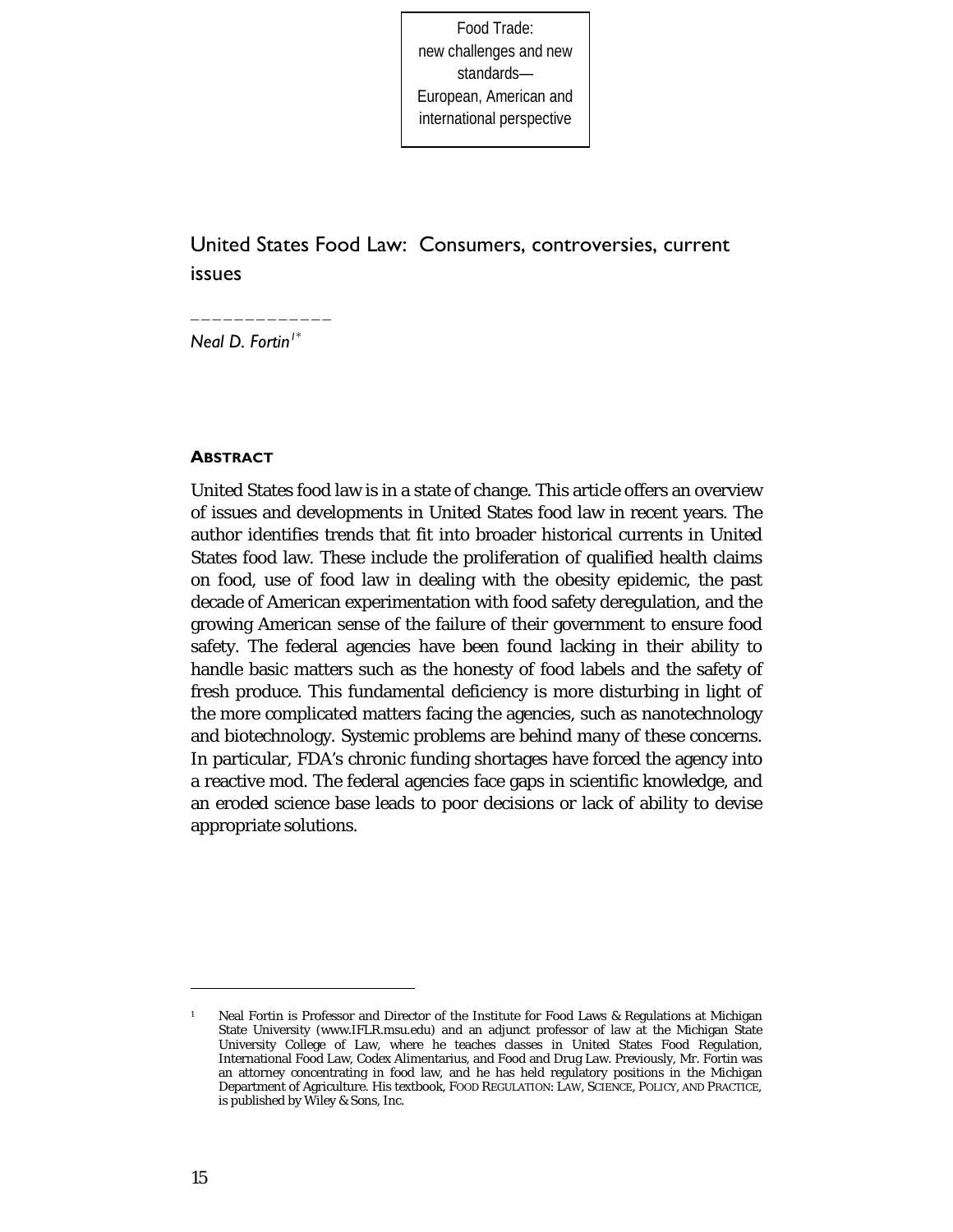#### **I. INTRODUCTION**

1

"*The universe is change*" MARCUS AURELIUS (121–180)[2](#page-1-0)

Our relationship with food, including food law, is woven into the fabric of our culture, history, and values. Food holds a special place in our lives and could brag to be the most important subject in the world.[3](#page-1-1) Pure food assumes an iconic quality. Food is our *pia mater*, our nourishing mother. Thus, food is often forefront of our cultural changes, and food is a mirror that reflects our culture and societal values. United States food law is in a state of change. One factor is rapid change in food science and technology. Another is an ascendant global marketplace. Add shifts in demographics and culture. Mix in escalating concerns over food safety, changing tastes, and growing interest in diet and health. All propel rapid change in the food regulation landscape.

This article offers an overview of issues and developments in United States food law in recent years. Not every issue or change is included. Rather the author identifies trends that fit into broader historical currents in United States food law.

Diet and health have been the subject of considerable attention in recent years. The American population is aging, and interest grows in consumers and marketers

<span id="page-1-1"></span><span id="page-1-0"></span><sup>2</sup> JOHN BARTLETT, FAMILIAR QUOTATIONS, attribution Meditations. iv. 3 (10th ed. 1919).

<sup>3</sup> *See, e.g.,* REAY TANNAHILL, FOOD IN HISTORY 371 (rev. ed. 1998).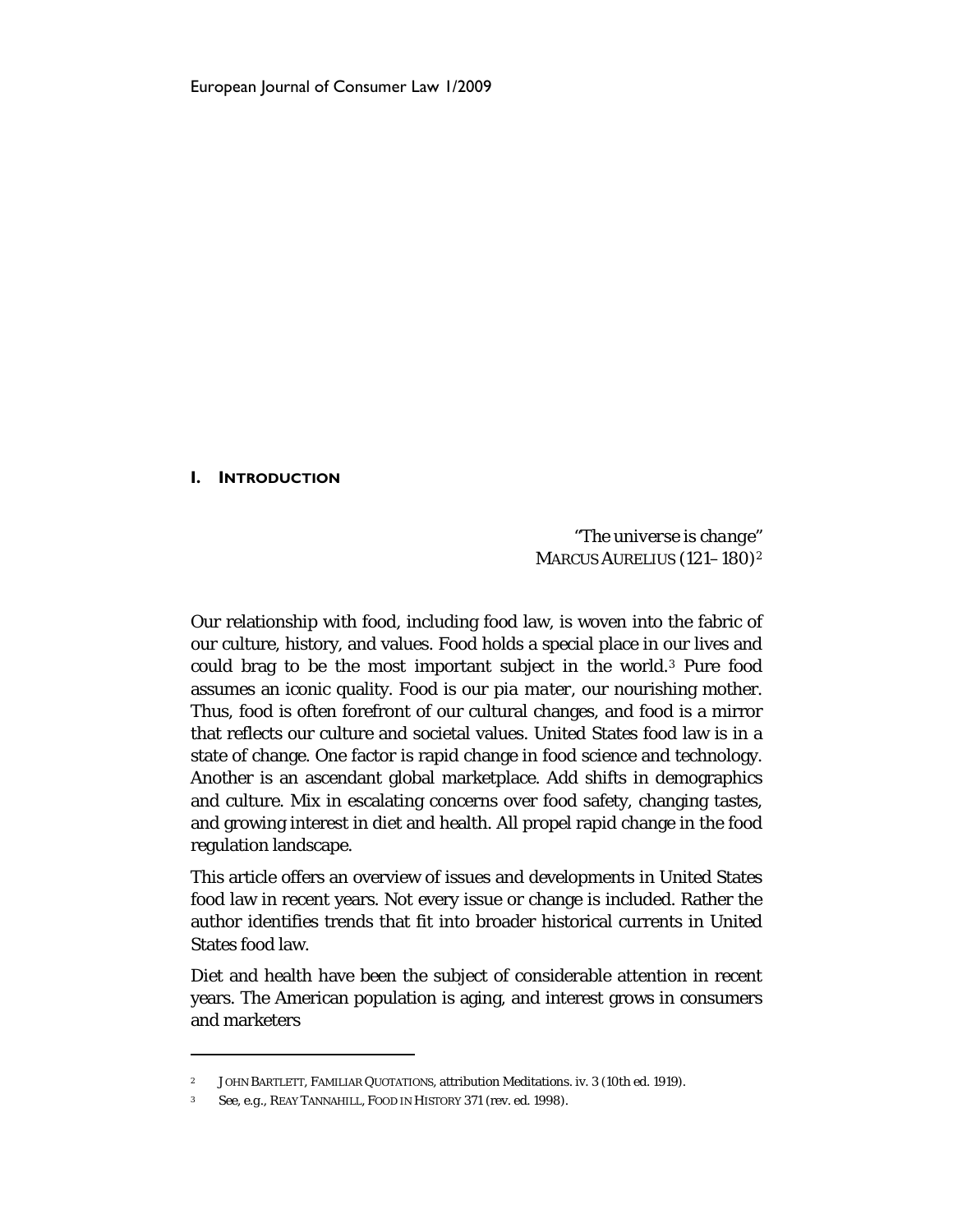for foods with health claims. The United States Food and Drug Administration (FDA) abandoned its strict guard over false and misleading claims after a humiliating rebuke in *Pearson v. Shalala.[4](#page-2-0)* Subsequent proliferation of qualified health claims has resulted in consumer confusion.

At the same time, Americans are getting fatter. Food law is looked to as one dimension of the solution to this public health dilemma. Numerous regulatory approaches have been proposed. In the vacuum of federal inaction, state and local governments have begun to regulate with measures such as mandatory calorie labeling for fast food restaurant menus.

The past decade has been an American experiment with food safety deregulation. The Dietary Supplement and Health Education Act of 1994 (DSHEA) was a major statutory deregulation. In addition, gross underfunding of the FDA—starving the agency—created an overall deregulatory effect.

In the end, Americans have a growing sense of the failure of their government to ensure food safety. A series of foodborne disease outbreaks—melamine in pet food and then in human food, *E. coli* in spinach, lettuce, *Salmonella* recalls on tomatoes and peppers, and more have left the public feeling vulnerable and intensified calls for reform of the food safety system.

As confidence drops in the ability of the government to ensure food safety or to even to control the accuracy of food labels, the confidence in the government's ability to safeguard the food supply regarding genetically engineered foods has come into question. Confidence was shaken by two recent events. Despite a massive investigation, the government was unable to trace a source of rice contamination by a genetically engineered (GE) variety. Next, the United States Department of Agriculture's (USDA) approval of commercial use of a variety of GE alfalfa was found in lacking in proper oversight and scrutiny. For the first time in the history of GE foods, a court permanently banned a GE variety's commercialization.

#### **II. HISTORICAL BACKGROUND**

 $\overline{a}$ 

Colonial era food regulation in the United States was nearly all a state and local activity. Federal activity was limited to imported foods. The first

<span id="page-2-0"></span><sup>4</sup> *Pearson v. Shalala*, 164 F.3d 650 (D.C. Cir. 1999).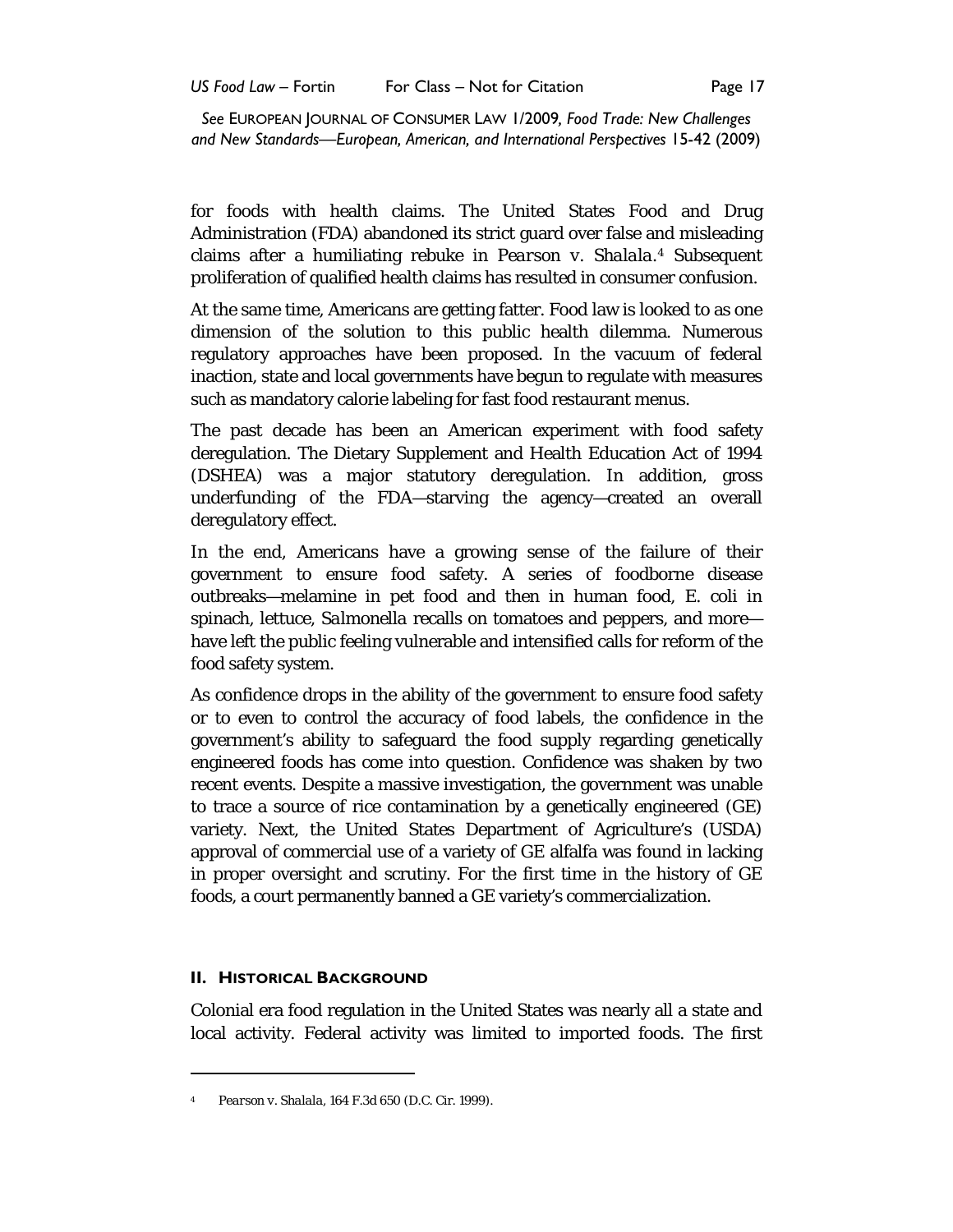federal laws began to appear in the late 1800s and early 1900's. Like today, it was an era of rapid change. Advancements in chemistry and food science brought new food additives and colorings, and new means of adulteration. Food production began shifting from local to interstate, shifting from purchases of basic ingredients locally to purchases from food handlers and manufacturers at a distance.

This shift made it harder for consumers and local government to determine the safety and quality of the food. So a shift in regulation from state and local government to the national government began. However, this change in oversight and responsibility for ensuring the safety of foods did not happen in an orderly, planned manner. More often than not, major change in the food laws only occurred after a tragedy or major event precipitated the already growing public attention to a concern.

## *A. The 1906 Acts*

In 1883, Dr. Harvey Wiley became the chief chemist of the U.S. Bureau of Chemistry (the predecessor of the U.S. Food and Drug Administration). Dr. Wiley expanded the testing of food and documented the widespread adulteration.[5](#page-3-0) He spurred public indignation by his publications and by dramatically focusing attention on chemical preservatives as adulterants with his "Poison Squad." The Poison Squad consisted of live volunteers who consumed questionable food additives, such as boric acid and formaldehyde. Observation and documentation of the ill effects on the volunteers, although a crude gauge of food additive safety, galvanized public attention.[6](#page-3-1)

At the same time, muckraking journalists exposed in shocking detail the dangers of the food industry, such as the use of poisonous preservatives and dyes in food. A final catalyst was the 1905 publication of Upton Sinclair's *The Jungle*. Sinclair's portrayal of nauseating practices and unsanitary conditions in the meat-packing industry precipitated the concerns. On June 30, 1906, President Theodore Roosevelt signed both the Pure Food and Drug Act<sup>[7](#page-3-2)</sup> and the Meat Inspection Act<sup>[8](#page-3-3)</sup> into law.<sup>[9](#page-3-4)</sup>

<span id="page-3-0"></span><sup>5</sup> FDA, FDA BACKGROUNDER: MILESTONES IN U.S. FOOD AND DRUG LAW HISTORY, *available at* <http://www.fda.gov/opacom/backgrounders/miles.html> (last accessed Aug. 5, 2002).

<span id="page-3-2"></span><span id="page-3-1"></span><sup>6</sup> The data is collected in the USDA, Bureau of Chemistry, bulletin no. 84 (1902-1908).

<sup>7</sup> 21 U.S.C. § 1 *et seq.* 

<span id="page-3-3"></span><sup>8</sup> 21 U.S.C. § 601 *et seq*.

<span id="page-3-4"></span><sup>9</sup> FDA, Milestones in U.S. Food and Drug Law History, [http://www.fda.gov/AboutFDA/WhatWeDo/History/Milestones/ucm081229.htm.](http://www.fda.gov/AboutFDA/WhatWeDo/History/Milestones/ucm081229.htm)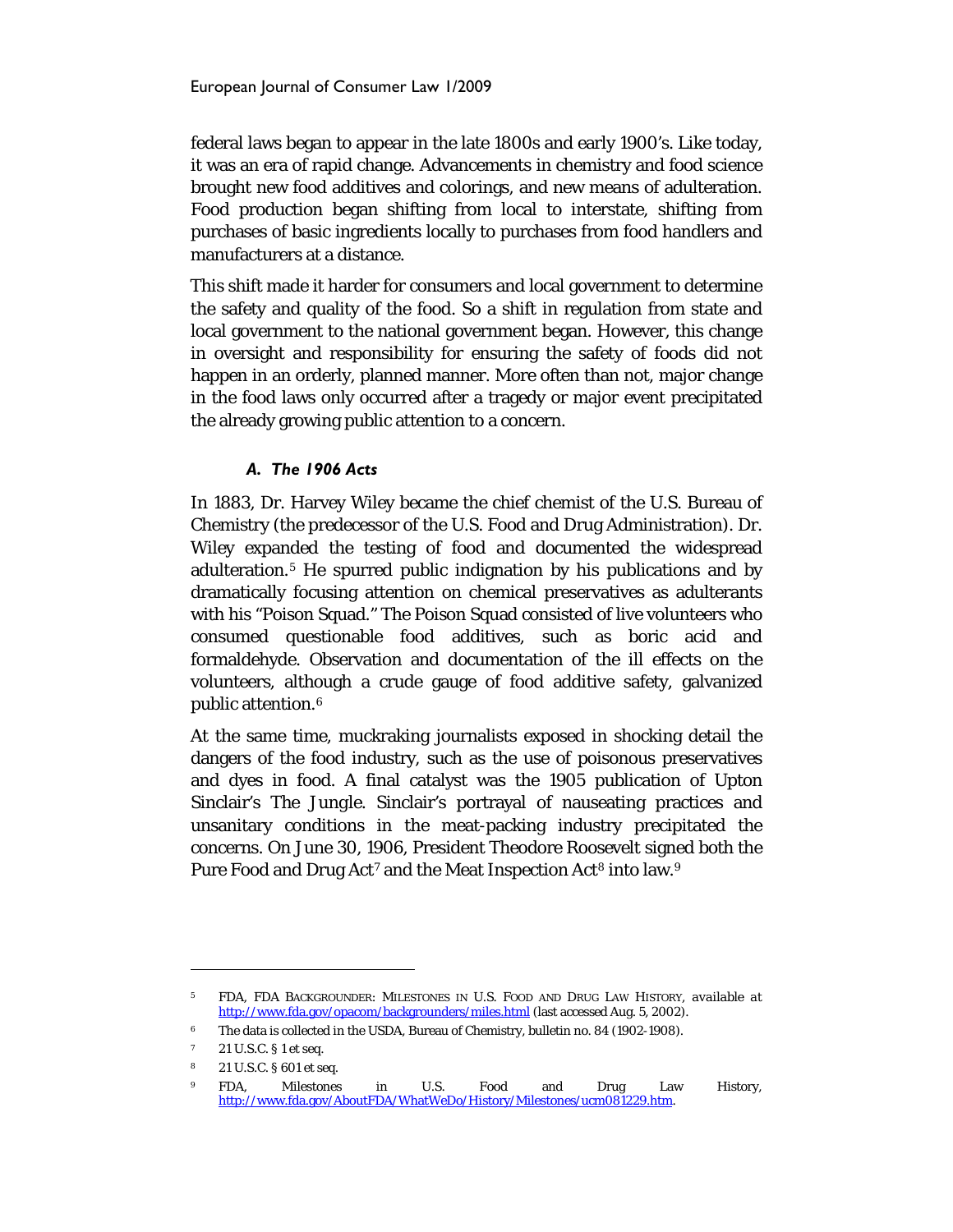#### *B. Evolution of the Food Statutes*

These acts responded to the concerns of the day, but limitations were recognized soon after their passage. The Food and Drug Administration (FDA) wanted broader power and authority. Food industry leaders called for product quality standards to create a level playing field. Congress called for better safety standards and fair dealing.

However, it took a tragedy to spur legislative action. A drug manufacturer added diethylene glycol to sweeten the bitter taste of a new drug. The mixture, called elixir of sulfanilamide, shipped in the fall of 1937. Within weeks, deaths were reported to FDA. The manufacturer had performed no safety tests. The 1906 Act required none. Many of the more than 107 dead were children who died an agonizing death after receiving the elixir for strep throat.<sup>10</sup> The tragedy precipitated legislative action, and in 1938 the Federal Food, Drug, and Cosmetic Act (FD&C Act) was enacted.

This pattern for major revision of the national food law repeats itself. A tragedy alone is not enough. Concerns of a few interested parties are not enough. Typically, the agency, the food industry, and the public must all be interested in addressing the issue of the day. This still may not be enough. Change often stalls until a precipitous event occurs while significant segment of the interested parties are paying attention.

#### **III. NUTRITION AND HEALTH**

1

Interest in diet and health was growing among the public health community and consumers through the 1970s and 1980s. This created a growing interest in marketing nutritional and health benefits for food. FDA lagged behind consumer and industry interest in this area. FDA considered all health claims on food to be illegal drug claims. As a practical matter, the full strictness of the law was applied just to disease claims. Structurefunction claims, like "Calcium builds strong bones," were tolerated as were claims that a food was healthful.

As diet and health awareness grew, consumers showed a keen interest in nutrition and health. Industry pressure mounted to use nutrient and health

<span id="page-4-0"></span><sup>10</sup> Philip J. Hilts, Protecting America's Health: The FDA, Business, and One Hundred Years of Regulation 89-92 (2003).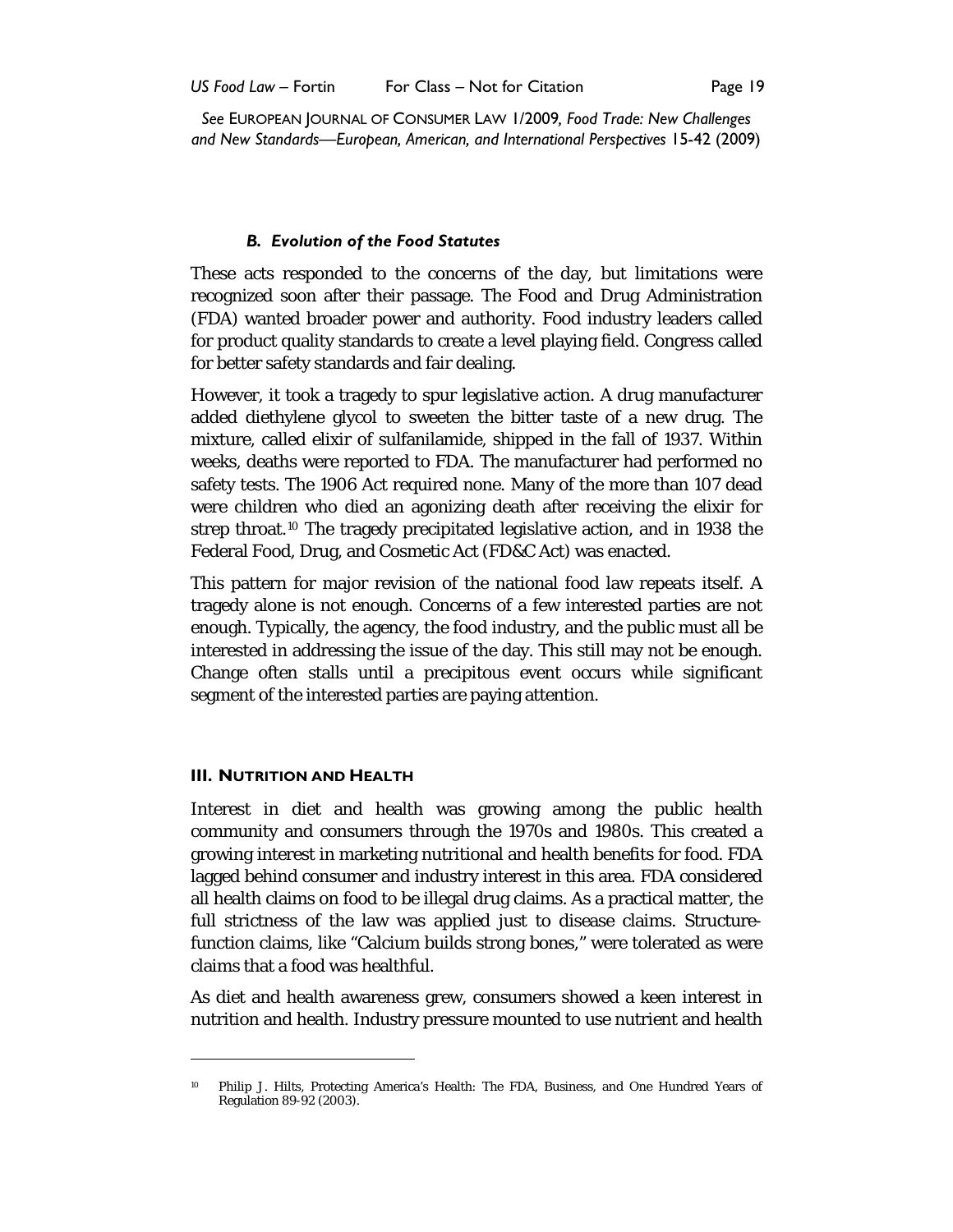claims as marketing tools. The food industry forced FDA's attention to health claims in 1984 by beginning to make disease prevention claims in labeling. Kellogg was first when it promoted its All-Bran Cereal to reduce the risk of cancer based on authoritative reports issued by the highly respected National Academy of Sciences and the National Cancer Institute.[11](#page-5-0) The Federal Trade Commission endorsed this approach for advertising. In 1985 FDA followed by dropping blanket opposition to health claims. However, before FDA could implement its new policy, Congress enacted the Nutritional Labeling and Education Act (NLEA) of 1990,<sup>[12](#page-5-1)</sup> which directed FDA to write regulations allowing health claims for foods under limited conditions.[13](#page-5-2)

#### *C. Health Claims*

FDA defined "health claim**"** to be any claim made on the label or labeling that expressly or by implication characterizes the relationship of any substance to a disease or health-related condition.[14](#page-5-3) This definition is strikingly broad, but FDA removes four different types of health-related claims from scrutiny as health claims.[15](#page-5-4) Statements of dietary guidance and general well-being from consumption of food,[16](#page-5-5) classical nutrient-deficiency disease and nutrition statements,[17](#page-5-6) structure-function claims,[18](#page-5-7) and

<span id="page-5-0"></span><sup>11</sup> Peter Barton Hutt, Richard A. Merrill, & Lewis A. Grossman, Food and Drug Law 272 (3d ed. 2007).

<span id="page-5-7"></span><span id="page-5-1"></span><sup>12</sup> Nutritional Labeling and Education Act of 1990, Pub. L. No. 101-535, § 301, 104 Stat. 2,353 (1990) (codified in part at FD&C Act §§ 403(Q), (R) [21 U.S.C. §§ 343(Q), (R)].

<span id="page-5-2"></span><sup>13</sup> *See* General Requirements for Health Claims for Food, 58 Fed. Reg. 2,478 (Jan. 6, 1993) (codified at 21 C.F.R. pts. 20 and 101).

<span id="page-5-3"></span><sup>14</sup> 21 C.F.R. § 101.14(a)(1).

<span id="page-5-4"></span><sup>&</sup>lt;sup>15</sup> FDA has used the term "statements of nutritional support" to categorize these three types of exceptions, but the agency discontinued the term because some claims may be for substances without nutritional value. *See* 62 Fed. Reg. 49,859-49,868 (Sept. 23, 1997) *available at*: [http://www.cfsan.fda.gov/~lrd/fr97923b.html.](http://www.cfsan.fda.gov/~lrd/fr97923b.html) 

<span id="page-5-5"></span><sup>16</sup> *See* General Requirements for Health Claims for Food, 58 Fed. Reg. 2,478, at 2,487 (Jan. 6, 1993) (distinguishing health claims and dietary guidance statements) *and* FDA, Claims That Can Be Made for Conventional Foods and Dietary Supplements <http://www.cfsan.fda.gov/~dms/hclaims.html> ("statements that address a role of dietary patterns or of general categories of foods (e.g., fruits and vegetables) in health are considered to be dietary guidance rather than health claims, provided that the context of the statement does not suggest that a specific substance is the subject.")

<span id="page-5-6"></span><sup>17</sup> 21 C.F.R. § 101.93(a(2); see also, FDA, Structure/Function Claims <http://www.cfsan.fda.gov/~dms/labstruc.html> (last visited Sept. 29, 2008). FDA has grouped statements about nutrition and classical nutrient deficiency disease (like vitamin C and scurvy) as a type of structure-function claim, but these claims do not meet FDA's definition for structure function claims because they include a disease claim.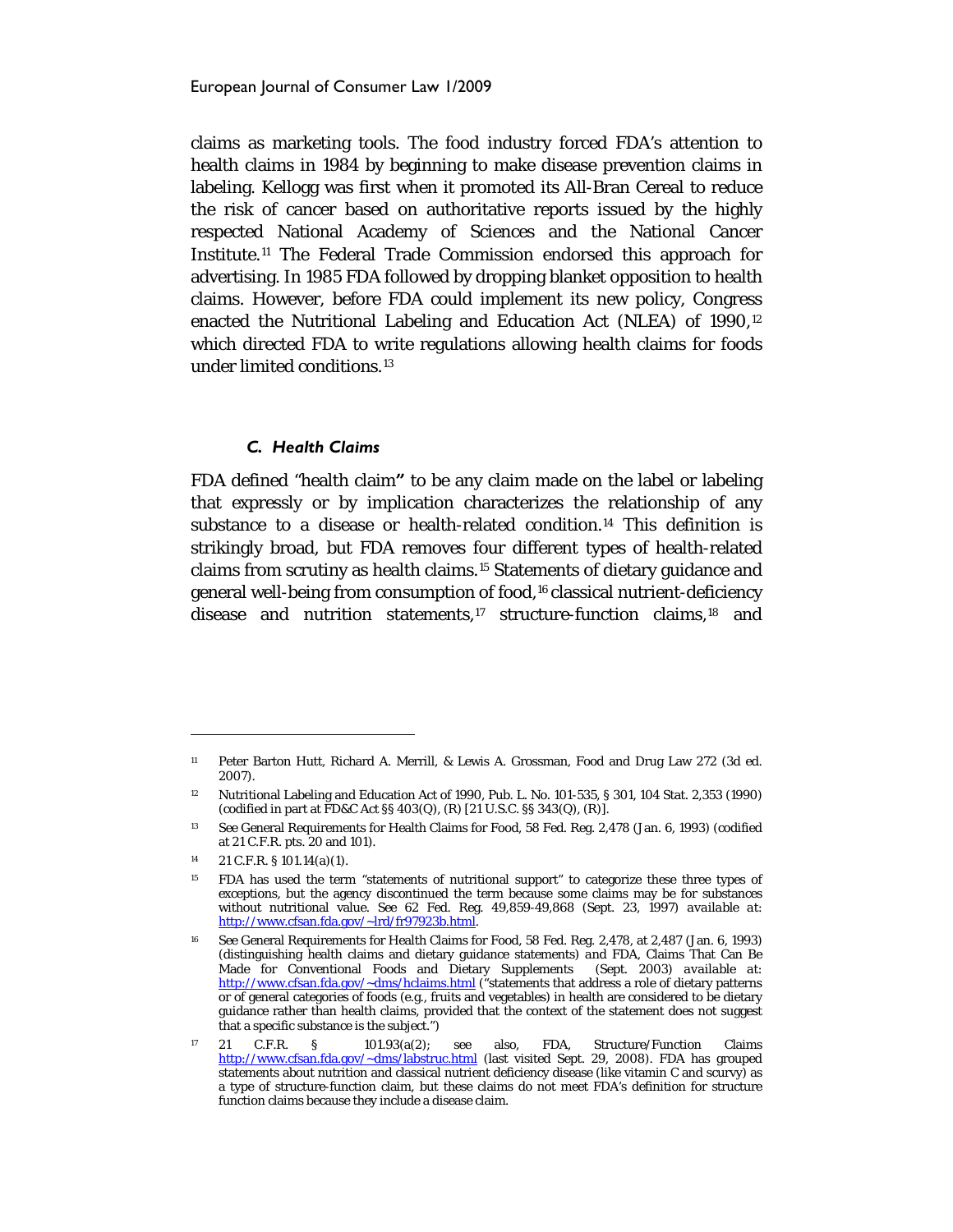nutrient level descriptors<sup>[19](#page-6-0)</sup> are not considered health claims for regulatory purposes.

For a number of years FDA restricted health claims to those that met the stringent requirements of its "significant scientific agreement" standard. [20](#page-6-1) Congress attempted to fast track the acceptance of health claims with the FDA Modernization Act of 1997 (FDAMA).<sup>[21](#page-6-2)</sup> FDAMA permits health claims based on an "authoritative statement" from certain federal scientific bodies and the National Academy of Sciences. This provision was intended to expedite acceptance of health claims by replacing the formal petition process with a notification of FDA, but the flow of accepted claims never increased as hoped.FDA interpreted "authoritative statements" so that they must reflect a consensus within the identified scientific body and be based on a deliberative review by the scientific body of the scientific evidence. In theory, the authoritative-statement standard is slightly less stringent than FDA's prior requirement for "significant scientific agreement." However, in application, the standards show little difference.

<sup>&</sup>lt;sup>18</sup> *Id* § 101.93(f) (defining "structure/function claim" as a statement describing the role of a nutrient intended to affect the structure or function of humans, so long as it is not a disease claim); *see also*  FDA, Discussion of a Conceptual Framework for Structure and Function Claims for Conventional Foods, <http://www.cfsan.fda.gov/~dms/labstru2.html>(last visited Sept. 29, 2008), *and* the January 6, 2000 65 Fed. Reg. 1,000 Jan. 6, 2000) (describing types of claims that can and cannot be made for dietary supplements) *available at*:<http://www.cfsan.fda.gov/~lrd/fr000106.html> (last visited Sept. 29, 2008).

<span id="page-6-0"></span><sup>19</sup> 21 C.F.R. § 101.13. FDA uses the terminology "nutrient content claim" and "nutrient descriptor" interchangeably. However, FD&C Act § 403(r)(1)(A) uses the language, "characterizes the level of any nutrient which is of the type required by paragraph  $(q)(1)$  or  $(q)(2)$  to be in the label or labeling of the food." Neither "nutrient content claims" nor "nutrient descriptors" precisely convey the language in the Act. Nutrient content claims that merely indicate the factual quantity of a nutrient without characterizing the level (high, low, and so forth) are outside the scope of  $\hat{S}$  403(r)(1)(A). Nutrient descriptors that merely indicate the function of a nutrient without characterizing the level are also outside the scope of  $\S$  403(r)(1)(A). Therefore, I use the terminology "nutrient level descriptor.'

<span id="page-6-1"></span><sup>20</sup> FDA, Guidance for Industry, Significant Scientific Agreement in the Review of Health Claims for Conventional Foods and Dietary Supplements (Dec. 22, 1999), *available at*: [http://www.cfsan.fda.gov/~dms/ssaguide.html.](http://www.cfsan.fda.gov/~dms/ssaguide.html) 

<span id="page-6-2"></span><sup>21</sup> FDAMA §§ 303 & 304 amended FDC & Act §§ 403(r)(3) and 403(r)(2) [21 U.S.C. 343(r)(3) and (2)].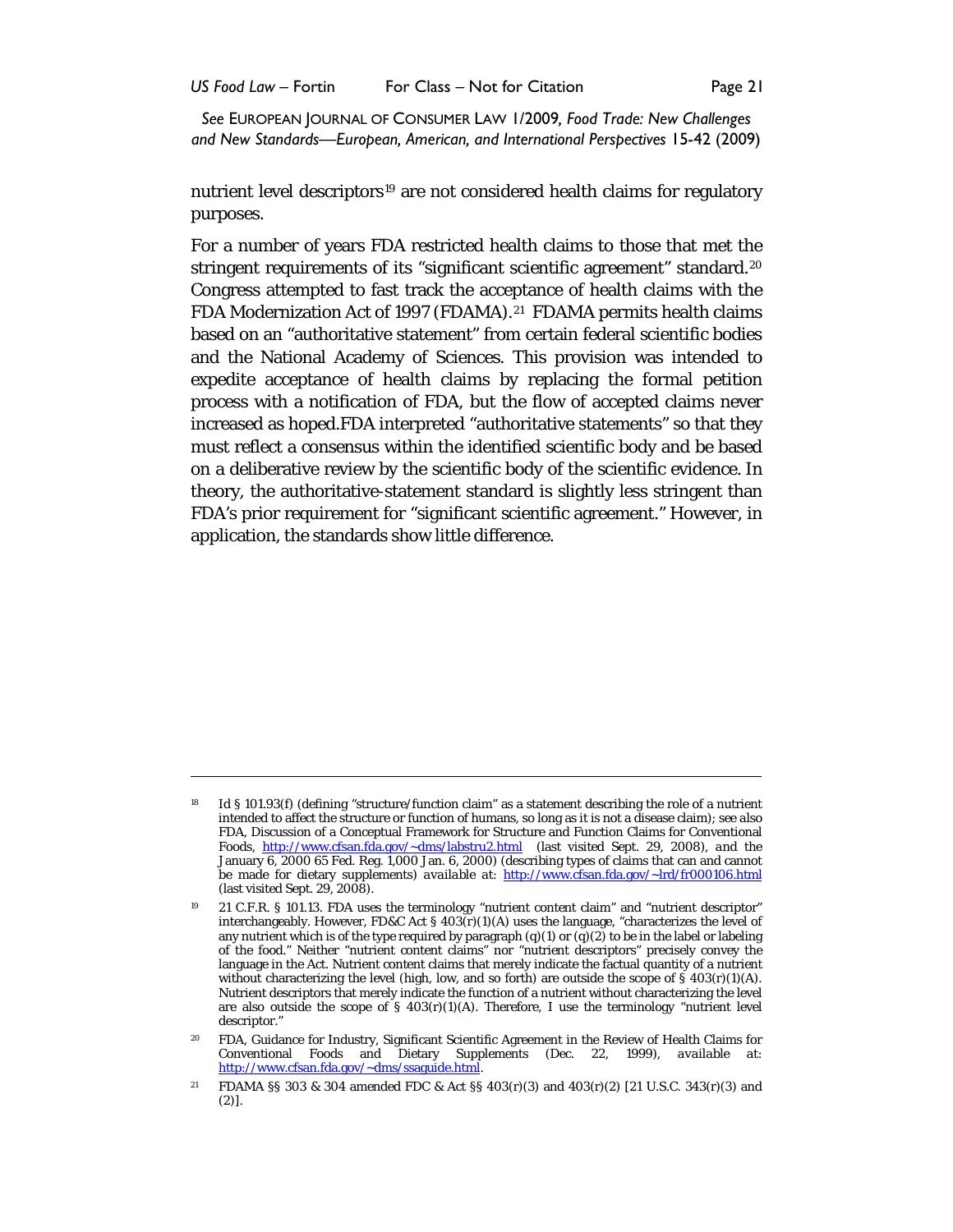## *D. Qualified Claims.*

As FDA continued to reject outright all petitions for health claims that lacked significant scientific agreement, the pressure grew. Finally, manufacturers pushed back in *Pearson v. Shalala*. The U.S. Court of Appeals found that FDA had infringed the First Amendment by banning misleading health claims without first considering the use of curative disclaimers, and FDA violated the arbitrary and capricious standard of the Administrative Procedure Act by failing to clarify their of "significant scientific agreement" standard. <sup>[22](#page-7-0)</sup>

Health claims are a form of "commercial speech" and, under First Amendment protections, the FDA cannot unnecessarily restrain such speech. FDA argued that health claims lacking "significant scientific agreement" are inherently misleading to consumers and, therefore, are incapable of being cured by disclaimers. However, the Court of Appeals ruled that the FDA had no basis to reject the health claims without first assessing whether the use of a disclaimer could communicate meaningful, non-misleading information to the consumer. Where commercial speech is potentially misleading but can be "presented in a way that is not deceptive," the government cannot ban it.<sup>[23](#page-7-1)</sup>

As a consequence, in 2002 FDA announced the availability of qualifying statements for claims when the quality and strength of the scientific evidence falls below that required for FDA's significant scientific agreement standard.[24](#page-7-2) An example of a qualified health claim follows:

"Supportive but not conclusive research shows that eating 1.5 ounces per day of walnuts, as part of a low saturated fat and low cholesterol diet and not resulting in increased caloric intake, may reduce the risk of coronary heart disease. See nutrition information for fat [and calorie] content." [25](#page-7-3)

<span id="page-7-0"></span><sup>22</sup> *See generally*, *Pearson v. Shalala*, 164 F.3d 650 (D.C. Cir. 1999).

<span id="page-7-1"></span><sup>23</sup> *Id*. at 655.

<span id="page-7-2"></span><sup>24</sup> FDA, Guidance for Industry: Qualified Health Claims in the Labeling of Conventional Foods and Dietary Supplements, 67 Fed. Reg. 78,002 (Dec. 20, 2002).

<span id="page-7-3"></span><sup>&</sup>lt;sup>25</sup> Office of Nutritional Products, Labeling and Dietary Supplements, FDA, Qualified Health Claims: Letter of Enforcement Discretion - Walnuts and Coronary Heart Disease (Docket No 02P-0292) (Mar. 9, 2004) *available at*[: http://www.cfsan.fda.gov/~dms/qhcnuts3.html.](http://www.cfsan.fda.gov/~dms/qhcnuts3.html)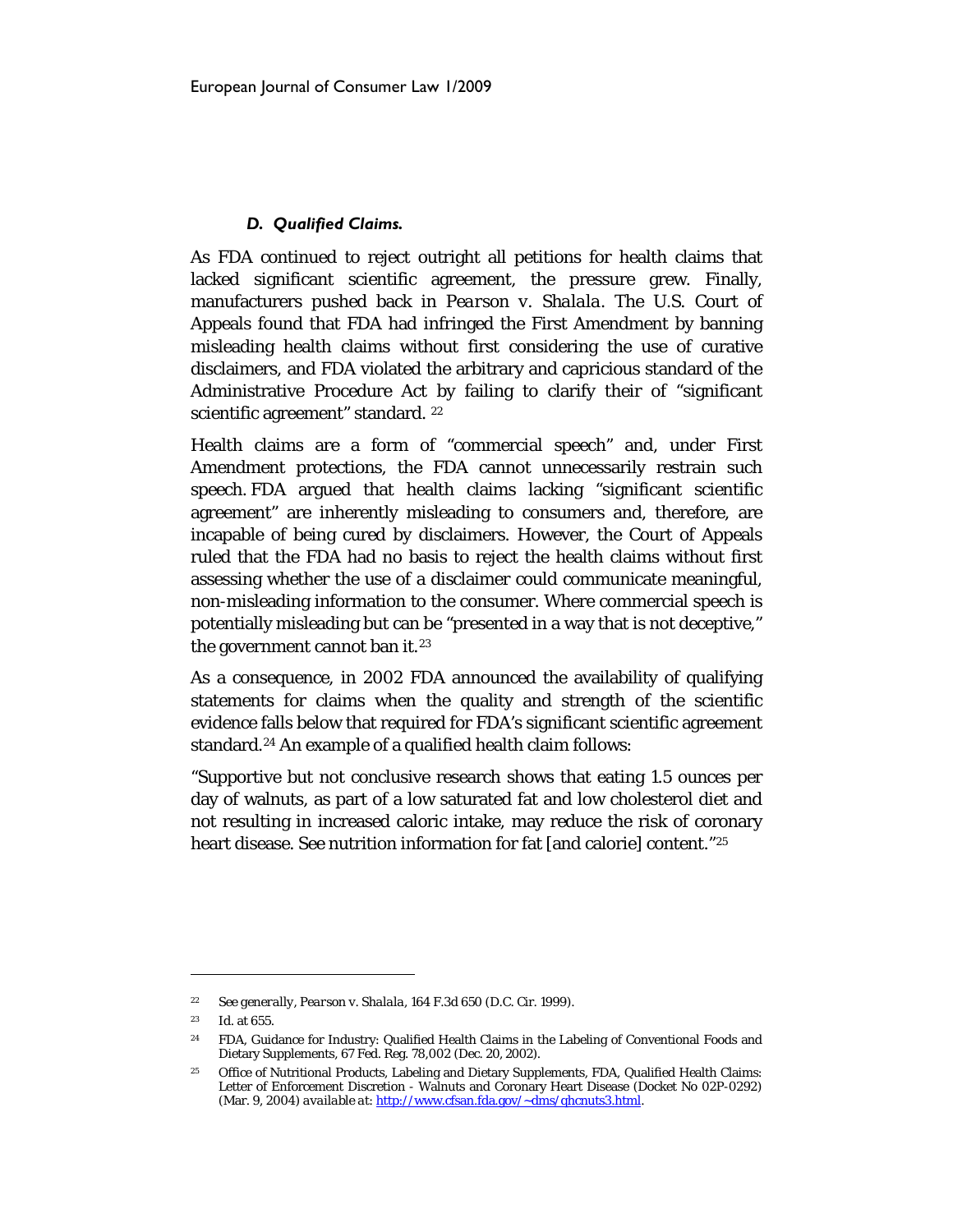## <span id="page-8-7"></span>*E. Did FDA Go Too Far After Pearson?*

At a time when there is an aging, health-conscious population, the ability to make a health claim on a food product is a substantial marketing tool. Recent studies of consumer understanding of food health claims show mixed results.[26](#page-8-1) Nutrient content claims help consumers avoid negative nutrients, increase consumption of positive nutrients, but the permitted health claims appear less helpful.<sup>[27](#page-8-2)</sup>

<span id="page-8-0"></span>Text sentences with adjectives appear to incorrectly convey the strength of the science.[28](#page-8-3) On the other hand, FDA's A, B, C, D rankings (the "report card grades") appeared easier for consumers to understand, and they conveyed the relative strength of the scientific support for claims, but consumers misunderstand qualified claims to have *greater* product confidence than claims with no qualification (those with greater scientific significance).<sup>29</sup> In addition, health claims give consumers a general perception that a product is healthier, but only provide a weak increase in disease risk perception.[30](#page-8-5)

The strength of the disclaimers or qualifications did not significantly diminish consumer perceptions of the health benefits. Conversely, statements conveying *more* scientific certainty about a claim can create a negative perception by consumers and lower confidence in the health benefits.<sup>[31](#page-8-6)</sup> The perturbing result may be explained by the phenomenon of psychological reactance, where people react negatively to a perceived

<span id="page-8-1"></span><sup>26</sup> See, Bryan Endres, United States Food Law Update: Labeling Controversies, Biotechnology Litigation, and the Safety of Imported Food, 3 J. FOOD L. & POL'Y 253, 254 (2007).

<span id="page-8-2"></span><sup>27</sup> J. Craig Rowlands & James E. Hoadley, FDA *Perspectives on Health Claims for Food Labels*, 221 TOXICOLOGY 35, 35 (2006) (noting that consumers may not be able to distinguish between a nutrient content claim and a health claim).

<span id="page-8-3"></span><sup>28</sup> Brenda M. Derby & Alan S. Levy, FDA, *Working Paper: Effects of Strength of Science Disclaimers on the Communication Impacts of Health Claim* 3, 34 (Sept. 2005) *available at*: <http://www.fda.gov/OHRMS/dockets/dockets/03N0496/03N-0496-rpt0001.pdf> (last visited Sept. 30, 2008) (this paper does not represent FDA official position and was only disclosed after a Freedom of Information request).

<span id="page-8-4"></span><sup>29</sup> Center for Food Safety & Applied Nutrition (CFSAN), FDA, Questions and Answers, Qualified Health Claims in Food Labeling Report on Effects of Strength of Science Disclaimers on the Communication Impacts of Health Claims (Sept. 28, 2005) [http://www.cfsan.fda.gov/~dms/qhc](http://www.cfsan.fda.gov/~dms/qhc-qa.html)[qa.html](http://www.cfsan.fda.gov/~dms/qhc-qa.html) (last visited Sept. 23, 2008); *see also* Derby & Levy *supra* not[e 28.](#page-8-0)

<span id="page-8-5"></span><sup>30</sup> Andreas C. Drichoutis et al., *Consumer' Use of Nutritional Labels: A Review of Research Studies and Issues*, 9 ACAD. OF MKTG. SO. REV. 1, 1 (2006) <http://www.amsreview.org/articles/drichoutis09-2006.pdf> (last visited Sept. 23, 2008).

<span id="page-8-6"></span><sup>31</sup> Derby & Levy *supra* note [28](#page-8-0) ("In some cases conveying more scientific certainty for a claim actually led to more negative perceptions of product health benefits."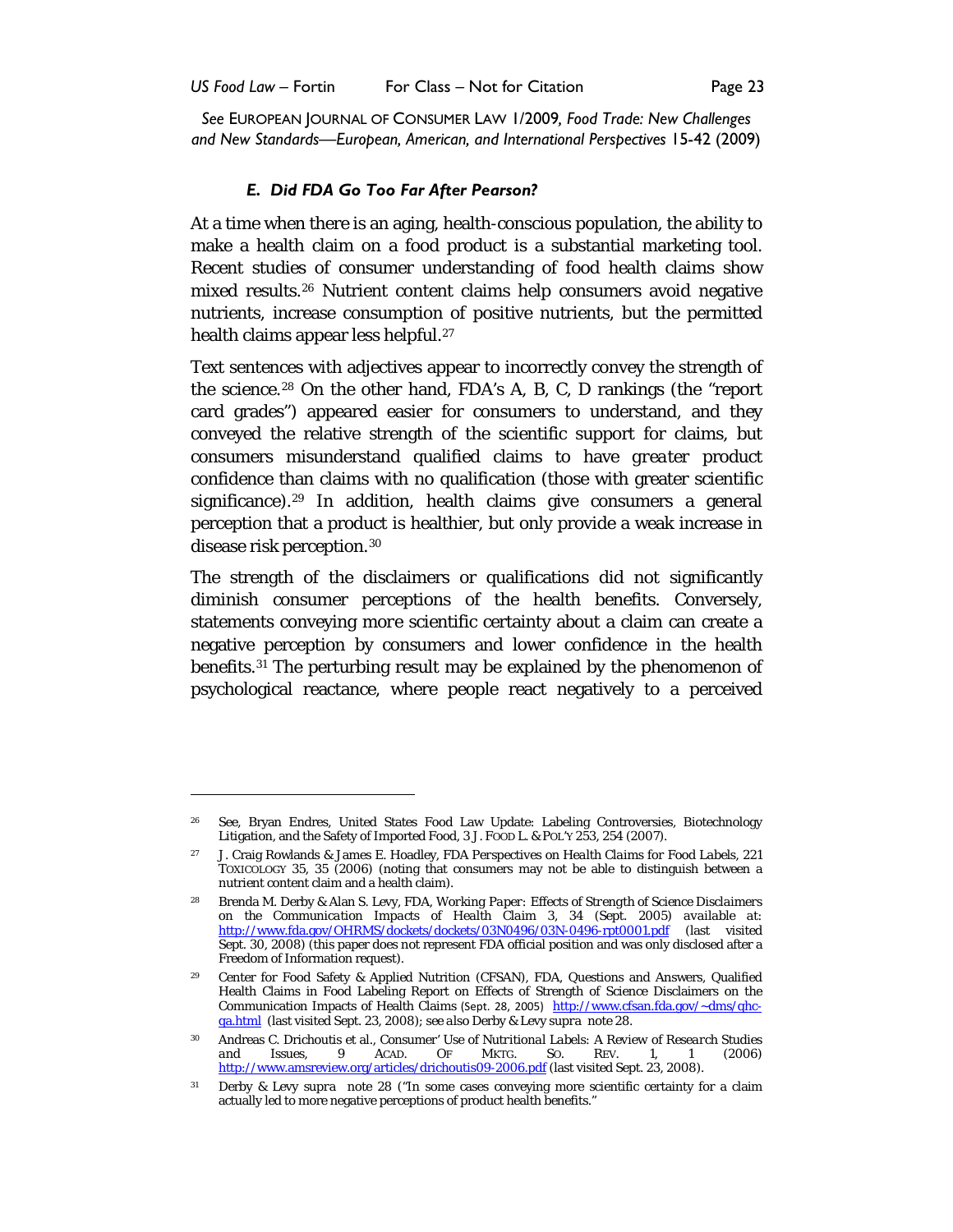inappropriate attempt to influence them.[32](#page-9-0) A fundamental problem with qualifications on claims is not just a problem with comprehension, but also that consumers appear to be exercising skepticism on disclaimers the same as they do advertising puffery.[33](#page-9-1)

This situation creates controversy among nutrition policy experts.[34](#page-9-2) In addition to perturbing results of disclaims, some experts are concerned that the prolific spinning of weak qualified claims may crowd out the claims with scientifically significant support.<sup>[35](#page-9-3)</sup> Thus, even when understood, qualifying statements may have unexpected results on consumer behavior and understanding of health benefits. Some believe that allowing marginal health claims creates misleading labels and less information for consumers, adding noise instead of clarity and undermining credibility of regulatory statements.<sup>[36](#page-9-4)</sup>

Ironically, this is nearly exactly the position that FDA took in the *Pearson v. Shalala* case nearly ten years ago, in particular that "consumers would be considerably confused by a multitude of claims with differing degrees of reliability."[37](#page-9-5) The *Pearson* court objected to the fact that FDA had not even considered disclaimers in the context of evaluating health claims. Further, FDA merely offered its own conclusory opinion without empirical evidence of consumer confusion.[38](#page-9-6) This recent research provides the exactly the type of empirical evidence that FDA needed to back up its opinion in the *Pearson* case.

<span id="page-9-1"></span><sup>33</sup> Id.

<span id="page-9-0"></span>Id. at 37 ("The crucial perspective applicable here is the idea that the claim/disclaimer on the product label is perceived by consumers as an explicit influence attempt. This suggests that rather than assuming that consumers view health claims/disclaimers on product labels as authoritative and authorless information, it may be that consumers think of health claims as marketing, intended to influence them to buy the product.")

<span id="page-9-2"></span><sup>34</sup> See, Endres, supra not[e 26](#page-8-7) at 260-261 (citing Winning the Claim Game: Confused by Label Claims for Health Benefits for Everything from Walnuts to Corn Oil? Here's How to Read the Fine Print, 25 TUFTS UNIV. HEALTH & NUTRITION LETTER S1 (Aug 1, 2007) (noting consumers blurring the fine distinction between disclaimers and the ""confusing maze of health labeling rules.")

<span id="page-9-4"></span><span id="page-9-3"></span><sup>35</sup> Id.

<sup>36</sup> *See* Press Release, Center Science Public Interest, FDA Study Proves FDA Confuses Consumers by Allowing Dubious Health Claims on Foods (Sept. 29, 2005) *available at*: [http://www.cspinet.org/new/200509291.html;](http://www.cspinet.org/new/200509291.html) *and* Parke Wilde, New study on FDA website casts doubt on qualified health claims (Sept. 30, 2005) [http://usfoodpolicy.blogspot.com/2005/09/new-study-on-fda-website-casts-doubt.html.](http://usfoodpolicy.blogspot.com/2005/09/new-study-on-fda-website-casts-doubt.html) 

<span id="page-9-5"></span><sup>37</sup> Pearson v. Shalala, 164 F.3d 650, 659 (D.C. Cir. 1999) At ("The government disputes that consumers would be able to comprehend appellants' proposed health claims in conjunction with the disclaimers we have suggested--this mix of information would, in the government's view, create confusion among consumers. But all the government offers in support is the FDA's pronouncement that 'consumers would be considerably confused by a multitude of claims with differing degrees of reliability.' 59 Fed.Reg. at 405.")

<span id="page-9-6"></span>Id. ("Although the government may have more leeway in choosing suppression over disclosure as a response to the problem of consumer confusion where the product affects health, it must still meet its burden of justifying a restriction on speech—here the FDA's conclusory assertion falls far short.")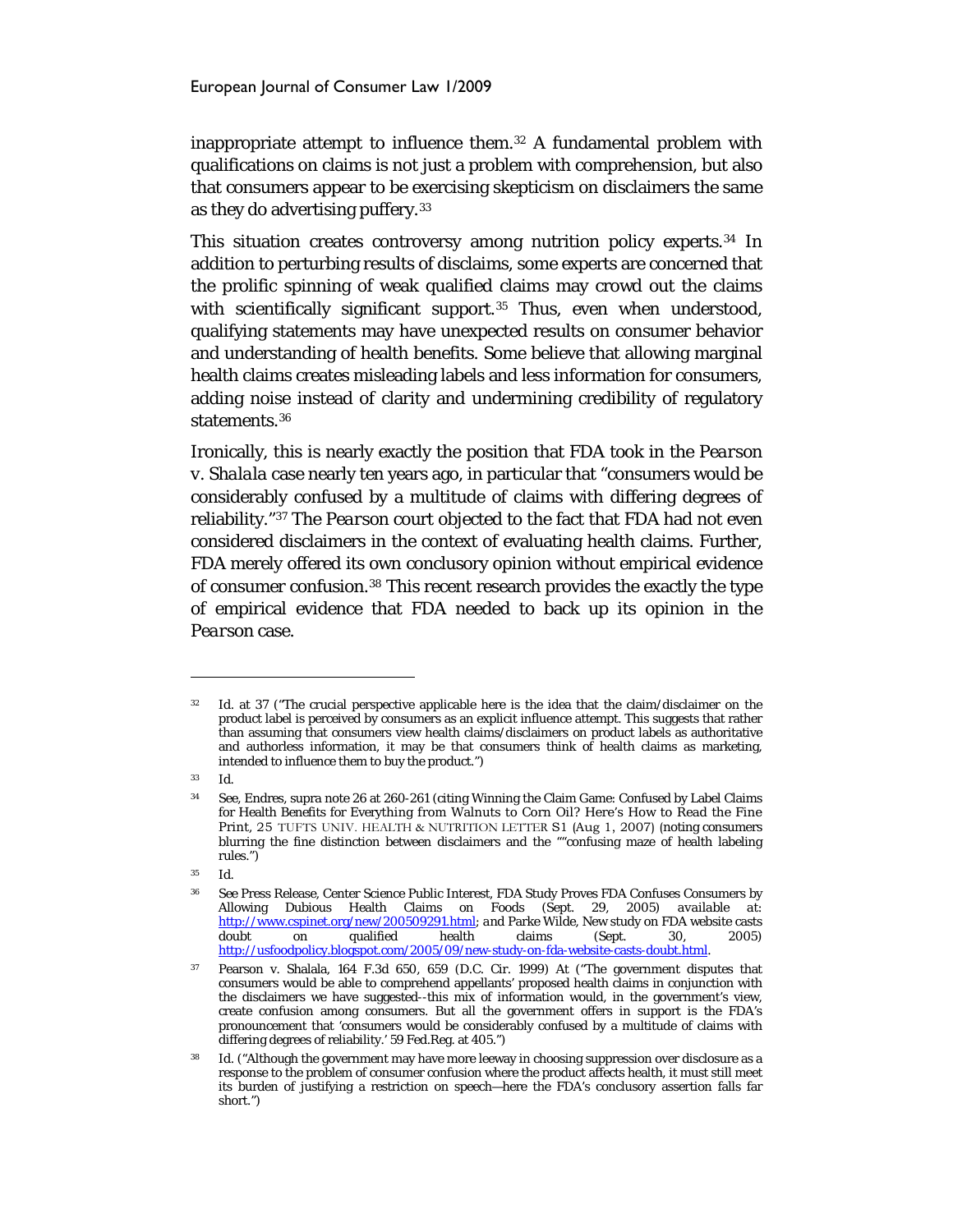*US Food Law* – Fortin For Class – Not for Citation Page 25

*See* EUROPEAN JOURNAL OF CONSUMER LAW 1/2009*, Food Trade: New Challenges and New Standards—European, American, and International Perspectives* 15-42 (2009)

FDA took the *Pearson* decision as a demoralizing rebuke. Afterward the agency retreated from its earlier position on health claims. Now FDA appears unwilling to do more than reject those claims that totally lack scientific support. Nonetheless, the recent research points in the direction that FDA's hunches ten years ago about health claim confusion were correct.

Having been stung by the *Pearson* decision, FDA is unlikely to change its current stance on modified claims without outside pressure. However, *Pearson* did not require FDA accept qualified health claims. The *Pearson*  decision only directed FDA to *consider* whether qualifications could cure a misleading claim, the agency was not prevented from prohibiting misleading claims or prohibiting misleading claims that could not be cured by disclaimer language.[39](#page-10-0)

Pressure is building on FDA and Congress for some type of change regarding confusing labels.[40](#page-10-1) The perception is growing that FDA is not fairly and rationally enforcing its requirements on health claims, and may lack the resources to do so.<sup>[41](#page-10-2)</sup>

<span id="page-10-0"></span><sup>39</sup> *Id*. at 659-660 ("Nor do we rule out the possibility that where evidence in support of a claim is outweighed by evidence against the claim, the FDA could deem it incurable by a disclaimer and ban it outright. . . . Finally, while we are skeptical that the government could demonstrate with empirical evidence that disclaimers similar to the ones we suggested above would bewilder consumers and fail to correct for deceptiveness, we do not rule out that possibility.")

<span id="page-10-1"></span><sup>40</sup> *E.g*., Government Accountability Office (GAO), Food Labeling: FDA Needs to Better Leverage Resources, Improve Oversight, and Effectively Use Available Data to Help Consumers Select Healthy Foods, GAO-08-597 (Sept. 2008) (GAO found that FDA's oversight and enforcement efforts have not kept pace with the growing number of food firms, and FDA has little assurance that companies comply with food labeling laws and regulations); *and* George A. Burdock, *The Importance of GRAS to the Functional Food and Nutraceutical Industries*, 221 Toxicology 17, 27 (2006) ("The pressure on FDA and Congress for change is again building with increased dissatisfaction among consumers as the result of confusing labels.")

<span id="page-10-2"></span><sup>41</sup> *E.g.,* GAO, Federal Oversight of Food Safety: FDA's Food Protection Plan Proposes Positive First Steps, but Capacity to Carry Them Out Is Critical (Jan. 29, 2008) (citing numerous challenges that FDA faces, including a lack of a coherent structure and vision, insufficient capacity in risk assessment, and inadequate human capital recruitment and retention.) *available at*: [http://www.gao.gov/new.items/d08435t.pdf,](http://www.gao.gov/new.items/d08435t.pdf) *and The F.D.A. in Crisis: It needs More Money and Talent*, N.Y. Times, (Feb. 3, 2008) ("In a hearing before a House Energy and Commerce subcommittee, members of the agency's own scientific advisory board outlined the F.D.A.'s many weaknesses. It lacks scientists who understand rapidly emerging technologies — including genomics and nanotechnology — relevant to product safety. The agency is further hobbled by a high turnover rate of scientists, a decrepit information technology system, a weak organizational structure, and a shrinking inspection force," and quoting FDA former chief counsel, Peter Barton Hutt that FDA was "barely hanging on by its fingertips.")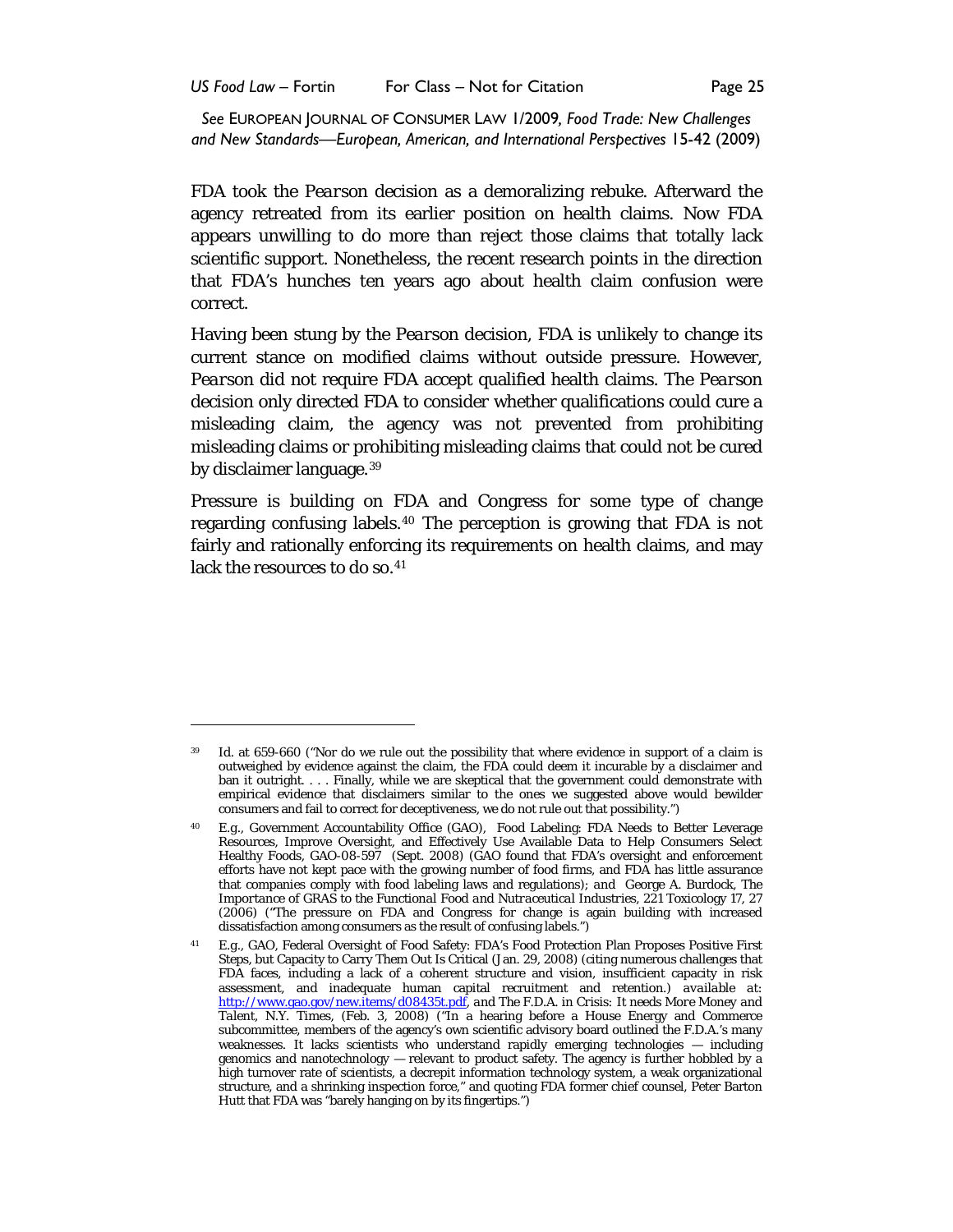## *F. The Battle of the Bulge*[42](#page-11-1)

Pressure is also growing to do something about obesity. Today Americans are more overweight than ever before.[43](#page-11-2) Food regulation is often looked to as a part of the remedy for this alarming epidemic.[44](#page-11-3) Although The Nutritional Labeling and Education Act (NLEA) of 1990 was never intended to directly change consumer behavior, but was intended to provide accurate information to people actively seeking to improve their nutrition. [45](#page-11-4) Someone buying a product labeled "low fat" should be able to expect the product to truly be low fat. However, FDA's oversight over the accuracy of food labeling has diminished, and the agency is failing to enforce regulations on food labels that consumers rely on for nutrition information to improve their health.<sup>[46](#page-11-5)</sup>

<span id="page-11-0"></span>With its limited resources, FDA believes it has prioritized "food labeling in the appropriate context given the agency's overall public health mission" and "competing priorities."[47](#page-11-6) One cannot help but wonder how the public can trust the agency to protect the safety of our food when it cannot ensure the honesty of basic food labeling. [48](#page-11-7) Ensuring that consumers will find honest labeling that assists them in choosing healthier food is an important public health mission. The perception is that FDA no longer has control over false and misleading health claims, which impairs consumers' ability to select healthier foods.[49](#page-11-8)

<span id="page-11-1"></span><sup>42</sup> The title of Margaret Sova McCabe's article in the JOURNAL OF FOOD LAW & POLICY (Fall 2007).

<span id="page-11-2"></span><sup>43</sup> Nat'l Ctr. for Health Statistics, Centers for Disease Control & Prevention (CDC), National Health & Nutrition Examination Study, Prevalence of Overweight and Obesity Among Adults: United States, 2003-2004, *available at*:

[http://www.cdc.gov/nchs/products/pubs/pubd/hestats/overweight/overwght\\_adult\\_03.htm](http://www.cdc.gov/nchs/products/pubs/pubd/hestats/overweight/overwght_adult_03.htm) (last accessed Sept. 26, 2008) (66% of adults either overweight or obese).

<span id="page-11-3"></span><sup>44</sup> *See generally,* Margaret Sova McCabe, *The Battle of the Bulge*, JOURNAL OF FOOD LAW & POLICY (Fall 2007).

<span id="page-11-4"></span><sup>&</sup>lt;sup>45</sup> That is, NLEA was intended to provide honest information to those seeking nutrient information, not to change the behavior of those not seeking this information.

<span id="page-11-5"></span><sup>46</sup> GAO, Food Labeling: FDA Needs to Better Leverage Resources, Improve Oversight, and Effectively Use Available Data to Help Consumers Select Healthy Foods, GAO-08-597 (Sept. 2008) *available at*: <http://www.gao.gov/new.items/d08597.pdf> ("FDA's oversight and enforcement efforts have not kept pace with the growing number of food firms. As a result, FDA has little assurance that companies comply with food labeling laws and regulations for, among other things, preventing false or misleading labeling.")

<span id="page-11-6"></span><sup>47</sup> *Id*. at 50.

<span id="page-11-7"></span><sup>48</sup> Paraphrasing a statement by then FDA Commissioner David Kessler, which the author recalls from a talk in 1991. Dr. Kessler was Commissioner of FDA from November 8, 1990, to February 28, 199[7 http://www.fda.gov/oc/commissioners/kessler.html.](http://www.fda.gov/oc/commissioners/kessler.html)

<span id="page-11-8"></span><sup>49</sup> *Supra* not[e 46.](#page-11-0)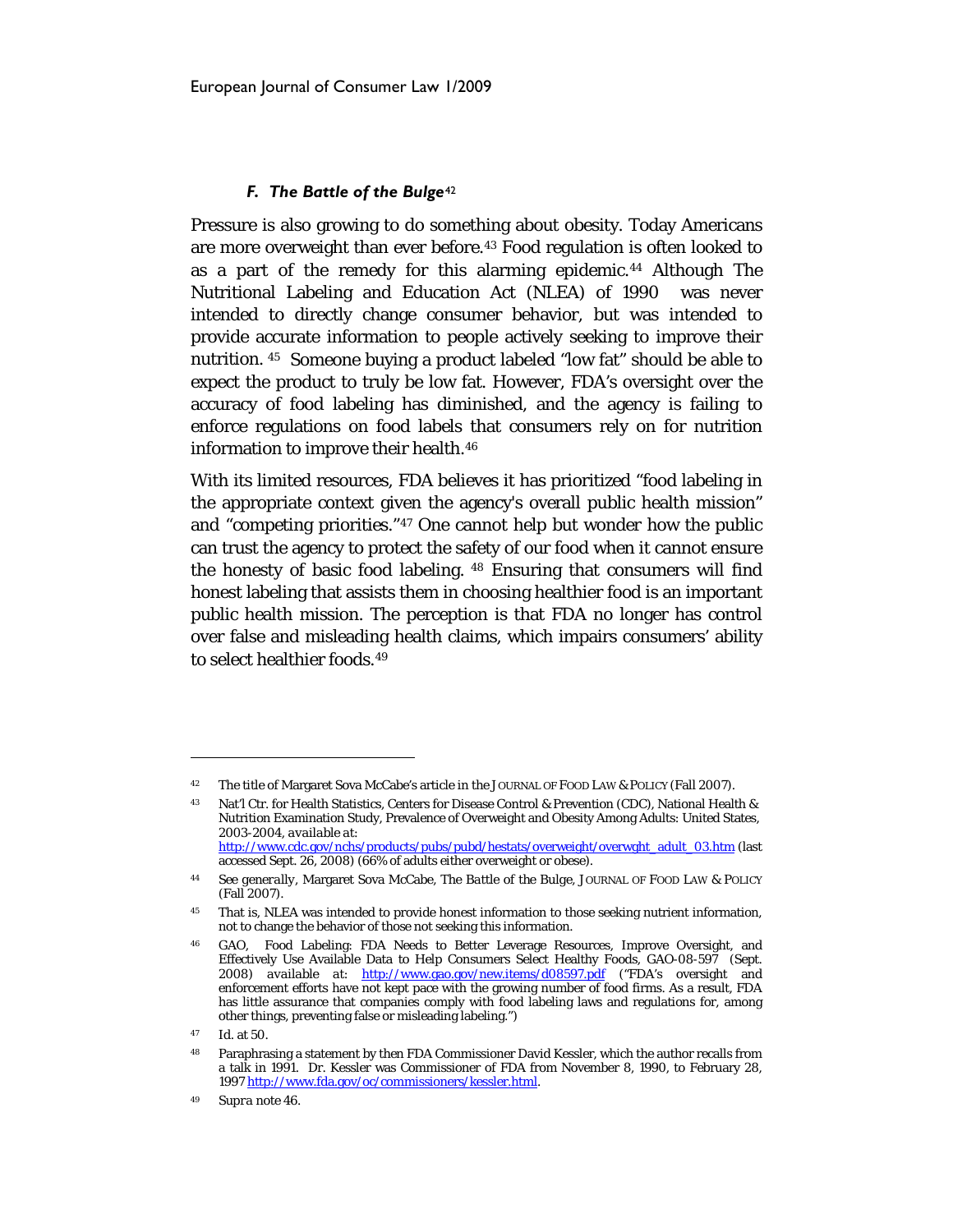Controlling obesity and proper nutrition are more than individual health problems but are matters of great public health concern. The total costs attributed to people being overweight and obese amounted to \$117 billion in the year 2000 – \$400 for every man, woman and child in the United States.<sup>[50](#page-12-1)</sup> Health care for overweight and obese individuals costs on average 37 percent more than for those of normal weight.<sup>[51](#page-12-2)</sup>

<span id="page-12-0"></span>The cost of treatment for illnesses related to obesity rivals the financial toll of smoking-related disease at about nine percent of all health care expenditures.[52](#page-12-3) The public debate on obesity often raises the question of whether it is a personal or societal matter. However, the economic burden falls heavily on the federal health care programs, particularly Medicaid and Medicare, the government health programs for the poor, disabled and elderly. Therefore, it is not surprising that the federal government has claimed a stake on this issue irrespective of the political philosophy of the administration.[53](#page-12-4) Rising federal deficits shine a spotlight on where tax dollars going, and an obese, senior Medicare recipient spends roughly \$1,500 more on medical care than a non-obese senior.<sup>[54](#page-12-5)</sup>

Numerous alternate approaches have been proposed, such as advertising campaigns for healthier eating, a tax on fatty foods or sugary foods, zoning to restrict the number of fast food restaurants, and subsidies for fruit and vegetable purchases. The Institute of Medicine (IOM) proposed bans on soft drinks, sugary snacks, and other junk foods sold in schools to combat obesity in children.<sup>[55](#page-12-6)</sup>

<span id="page-12-1"></span><sup>50</sup> The President's Council on Physical Fitness and Sports, *Steps to Preventing Overweight and Obesity*, *available at:* http://www.fitness.gov/news/obesity\_america.html (July 7, 2003).

<span id="page-12-2"></span><sup>51</sup> Ceci Connolly, *Obesity Adds \$93 Billion to U.S. Health Costs*, WASHINGTON POST, May 21, 2003.

<span id="page-12-3"></span><sup>52</sup> *Id*.

<span id="page-12-4"></span><sup>53</sup> *E.g.*, The President's Council on Physical Fitness and Sports, Steps to Preventing Overweight and Obesity, available at: [http://www.fitness.gov/news/obesity\\_america.html](http://www.fitness.gov/news/obesity_america.html) (July 7, 2003).

<span id="page-12-5"></span><sup>54</sup> *Supra* not[e 51](#page-12-0) (quoting Finkelstein).

<span id="page-12-6"></span><sup>55</sup> INSTITUTE OF MEDICINE (IOM), NUTRITION STANDARDS FOR FOODS IN SCHOOLS: LEADING THE WAY TOWARD HEALTHIER YOUTH (Apr. 25, 2007) [http://www.iom.edu/CMS/3788/30181/42502.aspx.](http://www.iom.edu/CMS/3788/30181/42502.aspx)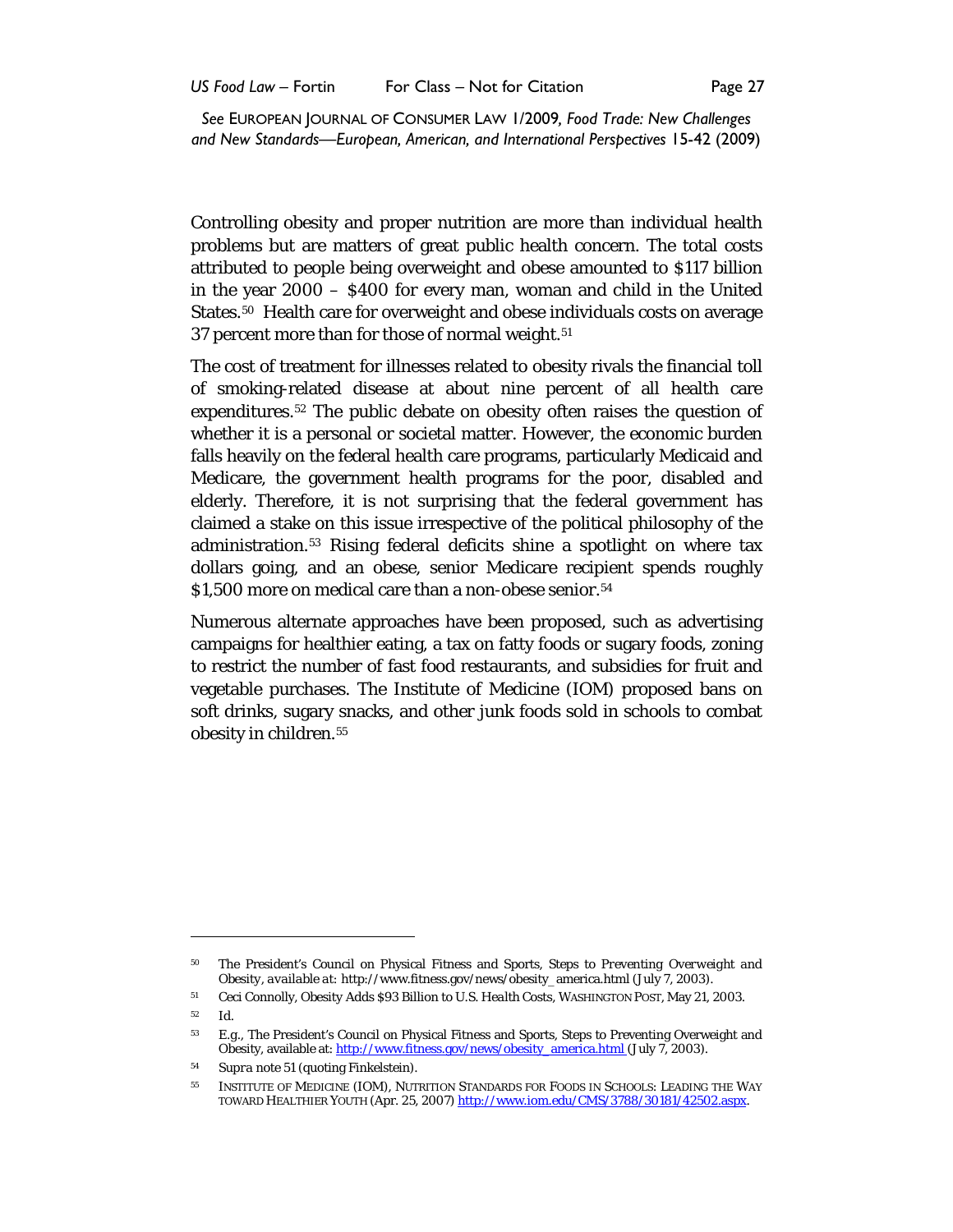## <span id="page-13-7"></span>*G. Obesity Litigation*

Litigation serves as a form of regulation, but it has played only an indirect role in efforts against obesity. Consumers cannot make healthy food choices if they lack accurate information or are deceived in some way by marketing. Litigation plays a role in preventing false or misleading representations of the nutrient content of food.<sup>[56](#page-13-1)</sup>

Obesity lawsuits—"you made me fat" lawsuits—have captured the public's imagination and grown to the stature of urban mythology. However, no "you made me fat" legal cause of action exists, so these lawsuits only involve obesity indirectly. These actions attempt to sue for misrepresentation of unhealthy food as nutritious, arguing that the plaintiff's reliance on the false misrepresentation is alleged to have resulted in obesity.[57](#page-13-2) But even the most prominent and successful of these lawsuits ultimately failed, highlighting the nearly insurmountable hurdles for this type of litigation.<sup>58</sup>

<span id="page-13-0"></span>For all the attention these lawsuits have gathered, it surprises most to find out there have been only two such lawsuits filed in America over the past years.[59](#page-13-4) Perhaps the attention derives from obesity lawsuits becoming symbolic of frivolous lawsuits.<sup>[60](#page-13-5)</sup> Perhaps people associate obesity lawsuits with the successful lawsuits against the tobacco companies in recent years. Just as likely, politicians and others stoked the growing mythology as opportunistic fire for their ideological opposition to consumer lawsuits and animosity against trial lawyers.<sup>[61](#page-13-6)</sup>

<span id="page-13-1"></span><sup>56</sup> *See, e.g*., *McDonald's Settles Fat Lawsuit for \$8.5 Million*, INSURANCE JOURNAL (Feb. 15, 2005) available at: <http://www.insurancejournal.com/news/national/2005/02/15/51451.htm> (The fast food company publicized a promise to reduce the use of trans fats but failed to inform the public that it did not change its oil as planned).

<span id="page-13-2"></span><sup>57</sup> *See*, Pelman et al. v. McDonald's Corp. S.D.N.Y. (Sept. 3, 2003)WL 22052778 (not Reported in F.Supp.2d).

<span id="page-13-4"></span><span id="page-13-3"></span><sup>58</sup> Id.

<sup>59</sup> David Burnett, *Fast-Food Lawsuits and the Cheeseburger Bill: Critiquing Congress's Response to the Obesity Epidemic*, 14 VA. J. SOC. POL'Y & L. 357, 393 (Spring 2007) ("Only a handful of lawsuits have been filed against the food industry, of which only two have alleged that the industry made consumers fat, and all of the lawsuits have failed in court or settled.")

<span id="page-13-5"></span><sup>60</sup> Burnett, *supra* note [59,](#page-13-0) at 391-393 (describing the congressional Cheeseburger Bill introduced to protect restaurants against frivolous obesity-related lawsuits).

<span id="page-13-6"></span><sup>61</sup> *See*, Burnett, *supra* note [59,](#page-13-0) at n.176 and n.173 (n.173 Professor John Banzhaf agrees: "There seems to be a hysteria that a couple of law professors are going to pick on poor little defenseless companies like McDonald's, Kraft and KFC. . . It just doesn't make sense.")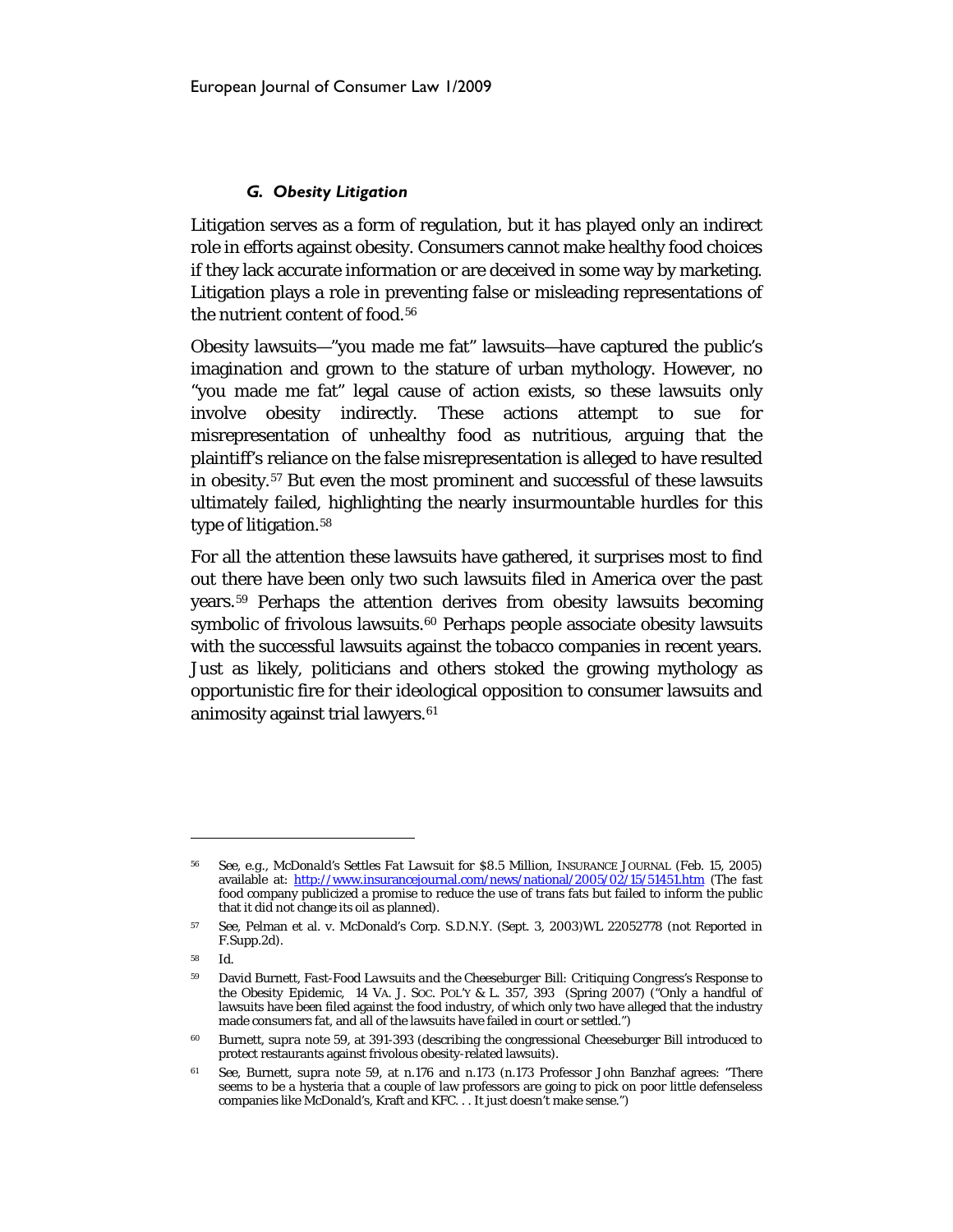#### *H. Trans Fat*

Although there has never been a successful obesity lawsuit, there have been a few successful lawsuits against businesses for misrepresentation of the nutrient content of their food. Trans fat content has been a recent target where firms promised to remove trans fat but then did not.<sup>[62](#page-14-0)</sup>

The intake of trans fatty acids is associated with increased incidence of coronary heart disease.<sup>[63](#page-14-1)</sup> Citing the Institute of Medicine conclusion that the only safe level of trans fat in the diet is zero, the Center for Science in the Public Interest (CSPI) in 2004 petitioned FDA requesting the agency revoke GRAS status for hydrogenated oil that contains trans fatty acids. [64](#page-14-2) Most trans fatty acids are created in the hydrogenation of vegetable oil. Hydrogenation is the forcing of hydrogen atoms into the double bonds of unsaturated oil. This saturation of the oil is accomplished with high pressure, heat, and catalysts.

Rather than ban trans fat, FDA took a more moderate approach. FDA promulgated a rule to require the labeling trans fat in packaged foods. [65](#page-14-3) However, states and local governments have stepped in to take stricter action. In 2008, California became the first state to ban trans fat from use in restaurants.<sup>[66](#page-14-4)</sup> In the past two years, a number of cities and localities have banned trans fat as well, including New York City, Philadelphia, Boston, and Montgomery County, Maryland.

<sup>62</sup> *Supra* note [56.](#page-13-7)

<span id="page-14-1"></span><span id="page-14-0"></span><sup>63</sup> Amanda Spake, *The Truth on Foods and Fats*, 124, 126, U.S. NEWS & WORLD REPORTS (2004) (quoting Walter Willett, professor of epidemiology at Harvard School of Public Health, who in 1997 estimated that the use of hydrogenated oils was resulting in 30,000 heart-disease deaths per year, representing "the biggest food processing disaster in U.S. history.")

<span id="page-14-2"></span><sup>64</sup> *CSPI petitions FDA to ban hydrogenated vegetable oil*, FOOD CHEMICAL NEWS DAILY, Vol. 6, No. 96 (May 19, 2004) ("Unlike fats that occur in nature, partially hydrogenated vegetable oil is totally artificial and absolutely unnecessary in the food supply," said CSPI's Michael Jacobson.) CSPI's entire petition to FDA is available on their website, www.cspi.org.

<span id="page-14-3"></span><sup>65</sup> *See* Trans Fatty Acids in Nutrition Labeling, Nutrient Content Claims, and Health Claims, 68 Fed. Reg. 41433-41506 (July 11, 2003), *available at*: <http://www.cfsan.fda.gov/~lrd/fr03711a.html> (last accessed Mar. 10, 2008).

<span id="page-14-4"></span><sup>66</sup> Jennifer Steinhauer, *California Bars Restaurant Use of Trans Fats*, NY TIMES (July 26, 2008) (quoting California Governor Arnold Schwarzenegger, a physical-fitness advocate and crusader against obesity, "California is a leader in promoting health and nutrition, and I am pleased to continue that tradition by being the first state in the nation to phase out trans fats.") A copy of the law is *available at*: [http://www.leginfo.ca.gov/pub/07-08/bill/asm/ab\\_0051-](http://www.leginfo.ca.gov/pub/07-08/bill/asm/ab_0051-0100/ab_97_bill_20080715_enrolled.pdf) [0100/ab\\_97\\_bill\\_20080715\\_enrolled.pdf.](http://www.leginfo.ca.gov/pub/07-08/bill/asm/ab_0051-0100/ab_97_bill_20080715_enrolled.pdf)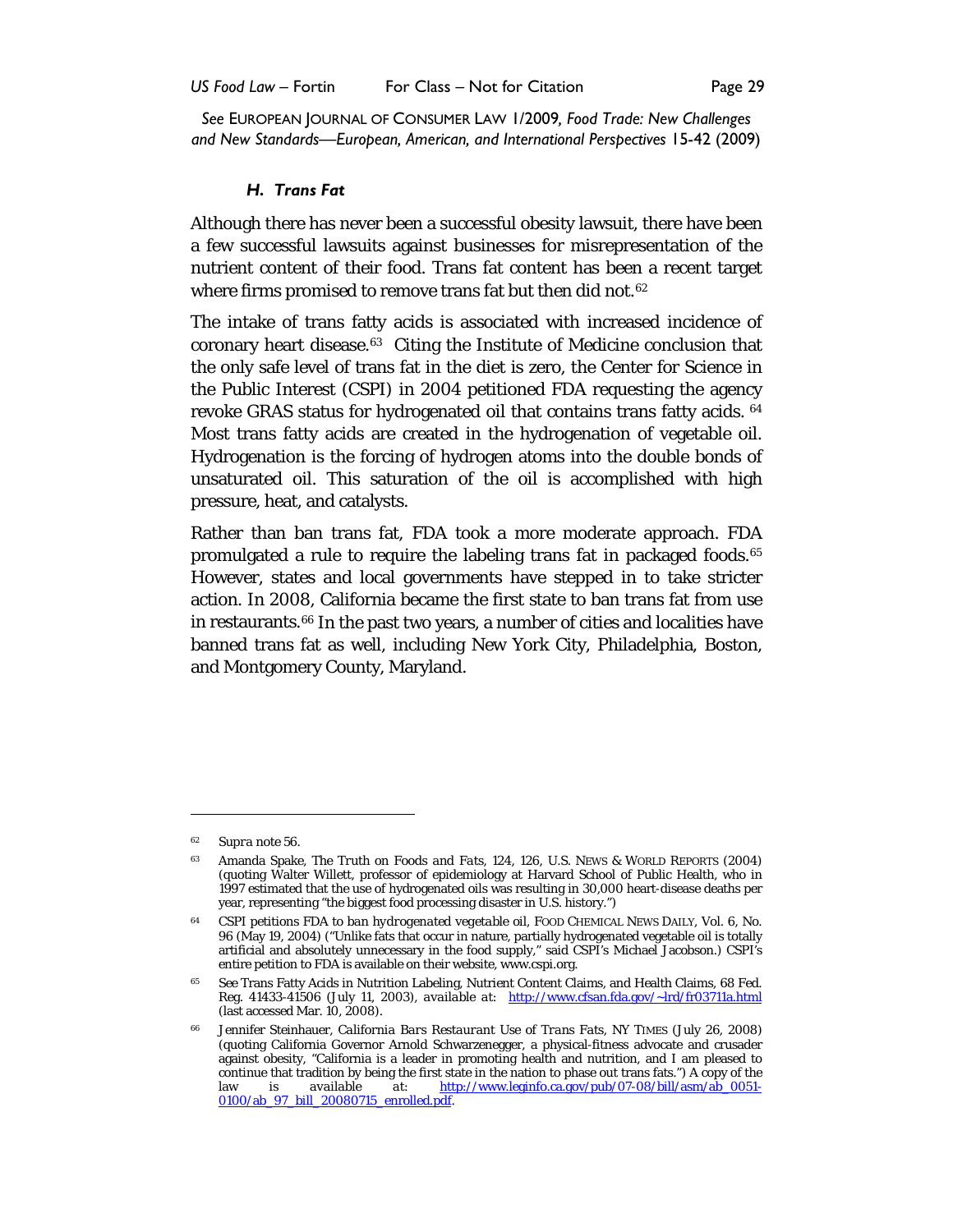## **IV. FOOD LABELING**

#### *A. Menu Labeling*

Of course, trans fat free does not mean healthy. Under federal law, restaurants are also exempt from nutritional labeling requirements. Even without trans fat, food still may contain an unhealthy amount of saturated fat, cholesterol, sodium, and calories, of which the consumer may be unaware. However, the restaurant industry has stiffly opposed any menu nutritional labeling requirements.

In the vacuum of federal action, local governments have stepped in. Federal law preempts the states from requiring full menu nutritional labeling, but some states and local governments have passed calorie posting requirements for restaurants. New York City was in the lead, and its calorie-posting requirement for certain restaurants was upheld against challenges based on federal preemption and free speech.<sup>67</sup>

On September 30, 2008, California became the first state to pass a menu labeling law.[68](#page-15-1) The California menu labeling law will put calorie counts on chain restaurant menus and menu boards. The law applies only to fast-food and other chain restaurants having twenty or more outlets in California and only to standardized menu items, not daily specials or customized orders.<sup>[69](#page-15-2)</sup>

## *B. Allergen Labeling*

The Food Allergen Labeling and Consumer Protection Act ("FALCPA") was effective January 1, 2006.[70](#page-15-3) Designed to make it easier for allergic consumers and caregivers of allergic children to identify allergens in foods,  $71$  major food allergens must be identified in clear, simple language.  $72$ The major allergens requiring labeling are: milk, eggs, fish, Crustacea (shellfish), tree nuts, wheat, peanuts, and soybeans.[73](#page-15-6) These eight allergens

<span id="page-15-0"></span><sup>&</sup>lt;sup>67</sup> N.Y. State Restaurant Assn. v. N.Y. City Board of Health, et al., No. 08-cv-01000-RJH (Apr. 16, 2008) 2008 WL 1752455 (S.D.N.Y.) *available at:* http://www2a.cdc.gov/phlp/docs/Calorie%20decision.pdf.

<span id="page-15-1"></span><sup>68</sup> California enrolled SB 1420 *available at*[: http://www.leginfo.ca.gov/pub/07-08/bill/sen/sb\\_1401-](http://www.leginfo.ca.gov/pub/07-08/bill/sen/sb_1401-1450/sb_1420_bill_20080903_enrolled.html) [1450/sb\\_1420\\_bill\\_20080903\\_enrolled.html](http://www.leginfo.ca.gov/pub/07-08/bill/sen/sb_1401-1450/sb_1420_bill_20080903_enrolled.html) (last visited Oct. 6, 2008).

<sup>69</sup> Id.

<span id="page-15-3"></span><span id="page-15-2"></span><sup>70</sup> Food Allergen Labeling and Consumer Protection Act of 2004, Pub. L. No. 108-282, 118 Stat. 891 (2004) (codified at 21 U.S.C. § 343) (hereinafter "FALCPA").

<span id="page-15-4"></span><sup>71</sup> *See, e.g.,* Michael T. Roberts & Margie Alsbrook, *United States Food Law Update*, 1 Journal of Food Law & Policy 187, 192-193 (2005); *and* Press Release, Food Allergy Initiative, *Food Allergy Initiative Celebrates the Food Allergen Labeling & Consumer Protection Act Becoming Law: Millions of Americans Will Be Able to Easily Identify Safe and Unsafe Food*s (Aug. 5, 2005).

<span id="page-15-5"></span><sup>72</sup> FALCPA § 203(a) & (d).

<span id="page-15-6"></span>FALCPA § 203(c) (to be codified as FD&C Act § 201(qq)).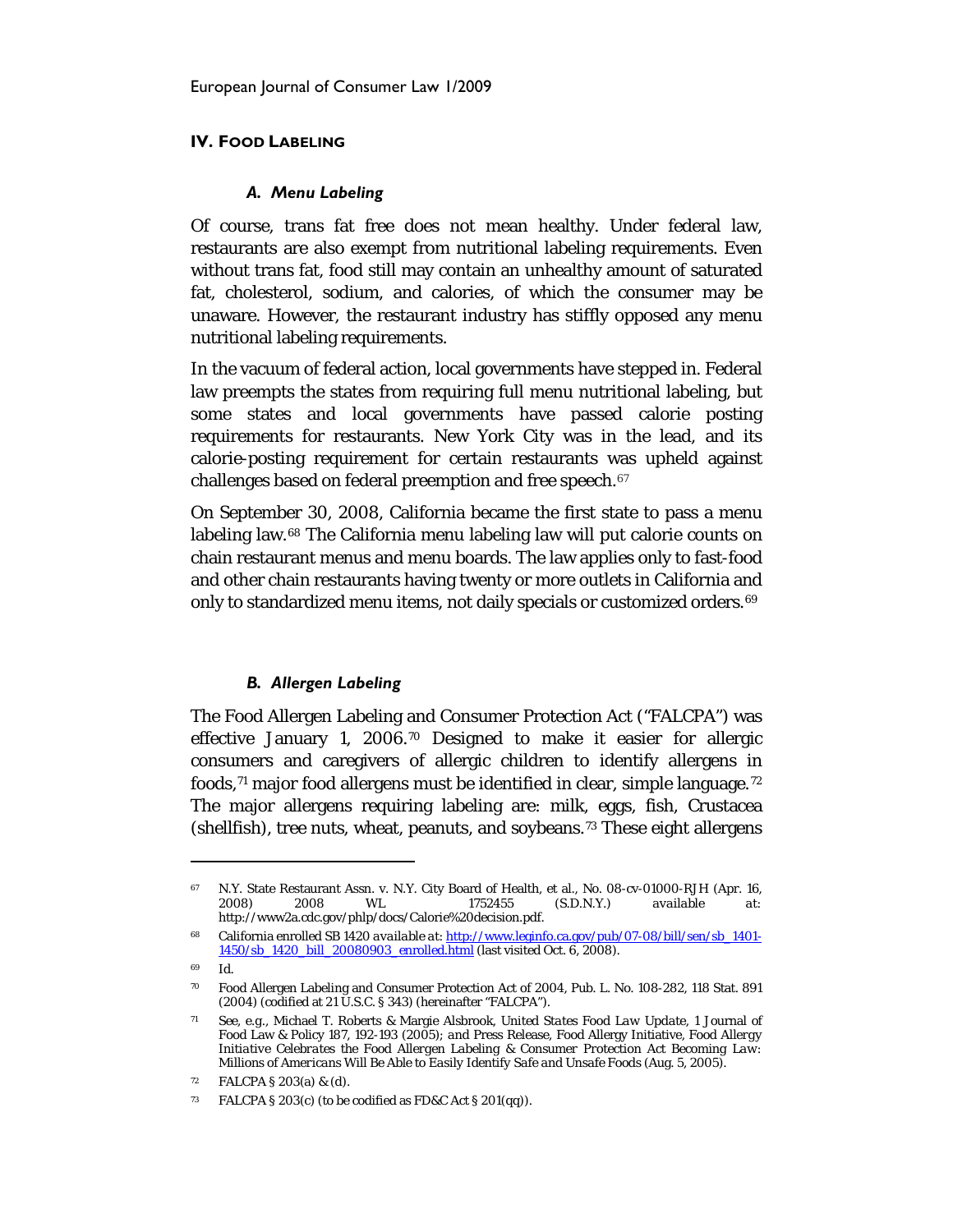are estimated to account for 90 percent of food allergies in the United States.[74](#page-16-0)

Before FALCPA, the collective listings of colors, flavorings, and spices could hide major food allergens. For example, an ingredient labeled as "natural flavoring" might include milk or soy protein. The collective ingredient listing "flavoring" created some surprising combinations, chicken patties containing flavoring from beef extracts.[75](#page-16-1) This exemption from ingredient labeling has been involved in a number of reported food allergen reactions in recent years.[76](#page-16-2)

One unresolved issue with allergen labeling is the lack of scientific thresholds. The zero-detectable standard for food allergens has resulted in widespread use of precautionary statements, such as "may contain" labeling. This results in far fewer foods available for allergic consumers.

Decreased choices for allergic consumers might not be a dilemma if these products truly were a risk, but trivial amounts of allergens probably pose no risk for most allergy sufferers.<sup>[77](#page-16-3)</sup> Being overly cautious can also create other risks.[78](#page-16-4) Over labeling can result in consumer confusion.[79](#page-16-5) For instance, allergic consumers may wonder why a food they have eaten for years suddenly is labeled with an ingredient to which they know they are allergic.[80](#page-16-6) Some consumers may incorrectly believe they have recovered from their allergies, while others may get in the habit of ignoring the excessive and unhelpful warnings.<sup>[81](#page-16-7)</sup> Both situations result in health risk to

<span id="page-16-0"></span><sup>74</sup> FALCPA § 202(2)(A); *and* Ricardo Carvajal, *New Food Labeling Requirements on the Horizon: The Food Allergen Labeling and Consumer Protection Act of 2004*, UPDATE: FOOD AND DRUG LAW, REGULATION, AND EDUCATION 20 (January/February 2005).

<span id="page-16-1"></span><sup>75</sup> Eric Schlosser, *Why McDonald's Fries Taste So Good*, THE ATLANTIC MONTHLY 50-56 (Jan. 2001) *available at*: http://www.theatlantic.com/issues/2001/01/schlosser.htm.

<span id="page-16-2"></span><sup>76</sup> Raymond Formack, Jr., *When Food Becomes the Enemy*, FDA CONSUMER (August 31, 2001) *available at*: http://www.fda.gov/fdac/features/2001/401\_food.html (last visited Apr. 12, 2005).

<span id="page-16-4"></span><span id="page-16-3"></span><sup>77</sup> *Id.*.

<sup>78</sup> *Id*. ("But unless provisions are made, the act could become a nightmare for food-allergy sufferers," paraphrasing Steve Taylor, professor and chair of Food Science and Technology at the University of Nebraska).

<span id="page-16-5"></span><sup>79</sup> *See, e.g.,* Tom Trautman, *Labeling Food Allergens*, 59 FOOD TECH. 92 (Feb. 2005); *and*  Presentation of Stephen L. Taylor, "Food Allergens: From Chaos, Confusion and Concern to Commitment and Control," Ohio State University (Oct. 28, 2004).

<span id="page-16-6"></span><sup>80</sup> Martha Filipic, *Food Law Confusing the Allergic*, CINCINNATI POST C1 (Nov. 10, 2004) *available at*: 2004 WLNR 7345175 (quoting Steve Taylor, professor and chair of Food Science and Technology at the University of Nebraska "Consumers will say, 'I've been eating this for 20 years and never had a problem, and now it has this allergen on the label.'")

<span id="page-16-7"></span>**<sup>81</sup> See UNITED KINGDOM FOOD STANDARDS AGENCY, NUT ALLERGY LABELLING: REPORT OF RESEARCH INTO THE CONSUMER RESPONSE (2002) available at:** INTO THE CONSUMER RESPONSE (2002) *available at*: http://www.foodstandards.gov.uk/multimedia/pdfs/nutallergyresearch.pdf (indicating that too many allergen warnings run the risk of devaluing the label); *and* Institute of Food Science and Technology, Information Statement, Food Allergy 12 (Oct. 2005) *available at*: http://www.ifst.org/allergy.pdf.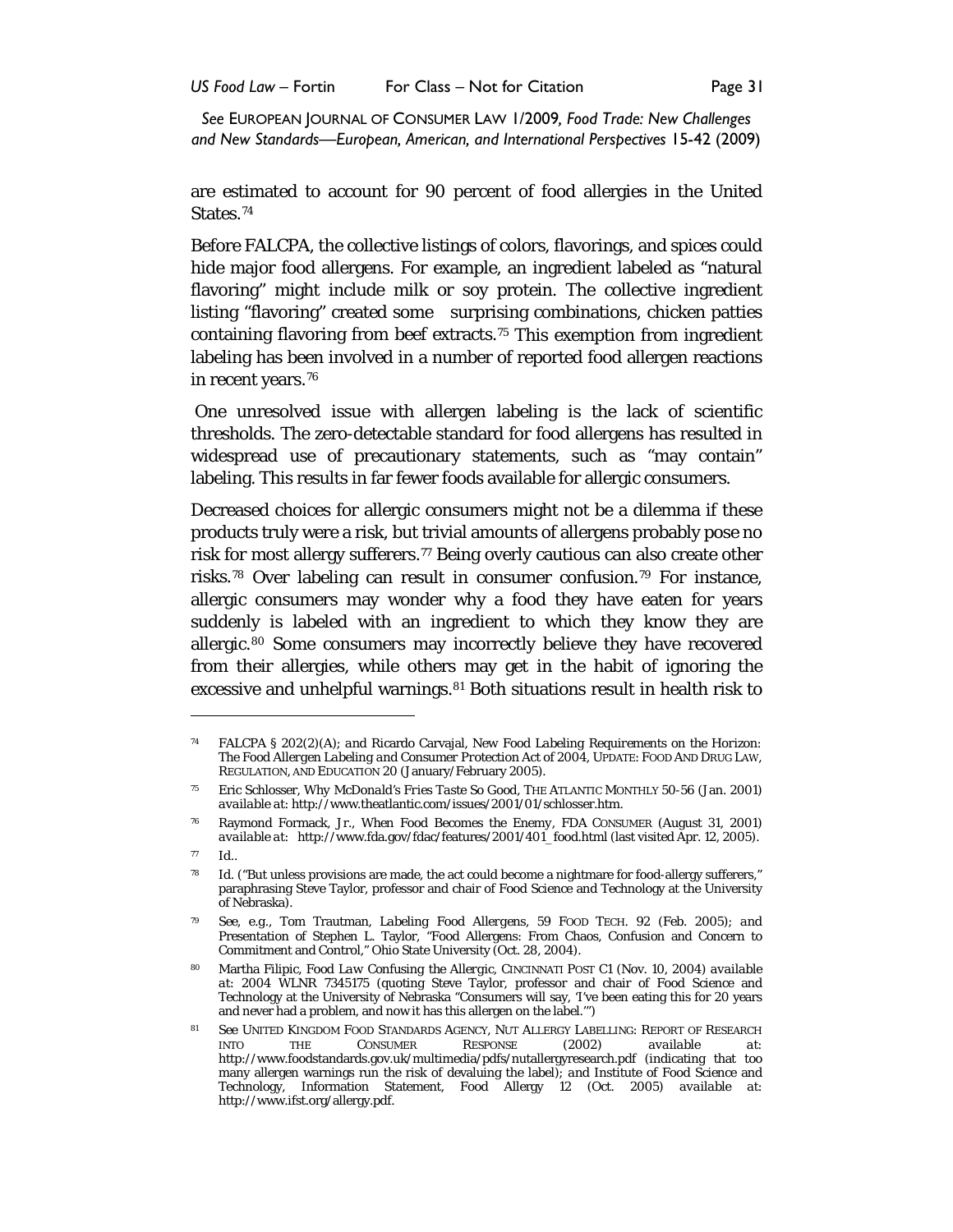consumers from missing information that is truly helpful.[82](#page-17-0) In the face of overly cautious warnings, other consumers may simply engage in risk taking behavior.[83](#page-17-1) In addition, too much information crowded onto food labels conflicts with the need to make this information clear and simple to read.[84](#page-17-2)

## *C. Naturally Confusing*

Misleading uses of the term "natural" has drawn federal agency attention a number of times in the past.[85](#page-17-3) Most recently, the USDA initiated a rulemaking to resolve growing controversy.<sup>[86](#page-17-4)</sup> Since 1982, USDA policy has defined "natural" as a product that contains no artificial flavoring or coloring, chemical preservative, or any other artificial or synthetic ingredient. In addition, a natural product and its ingredients may not be more than minimally processed. USDA also requires a brief statement that explains what is meant by "natural."[87](#page-17-5)

At the heart of the dilemma are the two different contexts for use of the term, naturally occurring and naturally processed. Fructose is a naturally occurring sugar, but most would not considered fructose synthesized from corn starch and enzymes to be natural. Natural ingredients, however, may be used in nontraditional ways. Salt and water are natural, but many do not consider a chicken breast injected with saline solution to be natural.

Trickier yet are ingredients with dual functions, such as sodium lactate, which is a flavor and a preservative. Sodium lactate produced by fermentation of corn would be considered a natural ingredient. But a food that is normally without preservative would not be considered natural if it contains added preservative.

Adding more complexity to this issue are the various misunderstandings

<span id="page-17-0"></span><sup>82</sup> Institute of Food Science and Technology, Information Statement, Food Allergy 12 (Oct. 2005) *available at*: http://www.ifst.org/allergy.pdf.

<sup>83</sup> *Id.*

<span id="page-17-3"></span><span id="page-17-2"></span><span id="page-17-1"></span><sup>84</sup> *Id.*

<sup>&</sup>lt;sup>85</sup> In the 1970s the Federal Trade Commission (FTC) proposed regulating natural claims, 39 Fed. Reg. 39,842 (Nov. 11, 1974); 40 Fed, Reg. 23,086 (May 28, 1975); 41 Fed. Reg. 8,980 (Mar. 2, 1976). In 1985, the Bureau of Alcohol, Tobacco, and Firearms withdrew its proposal on "natural," Use of "Natural" in the Labeling and Advertising of Alcoholic Beverages, 50 Fed. Reg. 906, 960-61 (Jan. 8, 1985). In 1991, FDA considered defining the term but declined to do so in 1993, Food Labeling: Nutrient Content Claims, General Principles, Petitions, Definition of Terms, 56 Fed. Reg. 60,421, 60,466 (Nov. 27, 1991); Food Labeling: Nutrient Content Claims, General Principles, Petitions, Definition of Terms; Definitions of Nutrient Content Claims for the Fat, Fatty Acid, and Cholesterol Content of Food, 58 Fed. Reg. 2,302, 2,407 (Jan. 6, 1993).

<sup>86</sup> Product Labeling: Definition of the Term "Natural," 71 Fed. Reg. 70,503, 70,504 (Dec. 5, 2006).

<span id="page-17-5"></span><span id="page-17-4"></span><sup>87</sup> Food Safety & Inspection Service (FSIS) , USDA, FOOD STANDARDS AND LABELING POLICY BOOK 116-<br>117 (Aug. 2005), available at: 117 (Aug. 2005), *available at*: [http://www.fsis.usda.gov/OPPDE/larc/Policies/Labeling\\_Policy\\_Book\\_082005.pdf](http://www.fsis.usda.gov/OPPDE/larc/Policies/Labeling_Policy_Book_082005.pdf) (last visited Oct. 15, 2008).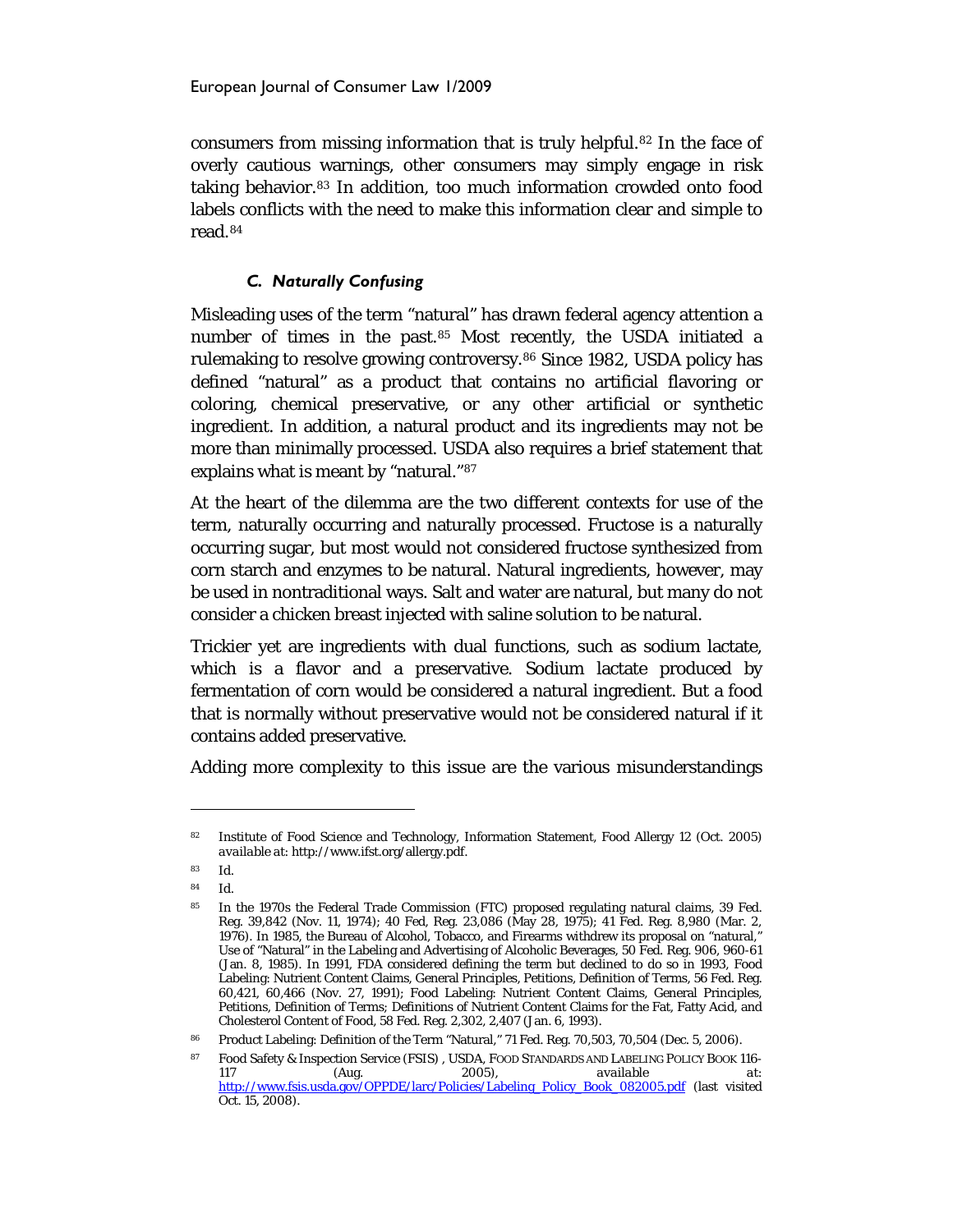that arise in consumers' minds. "Natural" may be confused as a synonym for "organic." In 2005, USDA revised its policy because some people were confusing organic and natural as synonyms. Other may confuse "natural" beef as an animal production claim, such as "naturally raised," "grass fed," or "free range."

After seeing this briar patch of controversies, it is no surprise FDA has repeatedly declined to formalize a definition a number of times over the past 20 years.<sup>[88](#page-18-0)</sup> Instead, FDA relies on the law's general prohibition of any false or misleading labeling. As seen in other situation of subdued regulatory activity, private actions increase. The Center for Science in the Public Interest (CSPI) recently sued over products containing high-fructose corn syrup being labeled "all natural."[89](#page-18-1)

## **V. BIOTECHNOLOGY**

#### *A. Rice Contamination with GE Genes*

In 2006, Riceland cooperative discovered trace amounts of genetically engineered (GE) DNA in the 2005 long-grain rice crop.<sup>[90](#page-18-2)</sup> The rice "tested positive for Bayer's herbicide-resistance trait."[91](#page-18-3) After announcement of the contamination, Japan banned imports of long grain rice from the United States, and the European Union implemented testing of all rice from the United States.[92](#page-18-4) Lawsuits were filed against Riceland and Bayer by farmers who lost export sales.

<span id="page-18-0"></span><sup>88</sup> The Sugar Association petitioned FDA to be consistent with USDA, *see* Sugar Association Petition, Re: Definition of the Term "Natural" For Making Claims on Food and Beverages Regulated by the Food and Drug Administration (Feb. 28, 2006), available at: Food and Drug Administration (Feb. 28, 2006), *available at*: [http://www.fda.gov/ohrms/dockets/dockets/06p0094/06p0094.htm.](http://www.fda.gov/ohrms/dockets/dockets/06p0094/06p0094.htm) *See also*, Sara Lee Corp., Citizen Petition Requesting the FDA to Develop Requirements for the Use of the Term "Natural" Consistent with the USDA's Food Safety and Inspection Service (Apr. 9, 2007), *available at*: [http://www.fda.gov/ohrms/dockets/dockets/07p0147/07p0147.htm.](http://www.fda.gov/ohrms/dockets/dockets/07p0147/07p0147.htm) 

<span id="page-18-1"></span><sup>89</sup> The Center for Science in the Public Interest (CSPI) sued Kraft for its "natural" claim on Capri Sun drinks sweetened with high-fructose corn syrup. Kraft agreed to drop the claim. *See* Complaint, *Linda Rex v. Kraft Foods, Inc.* (Fla. Palm Beach County Ct, Jan. 8, 2007), *available at*: [http://cspinet.org/new/pdf/complaint.pdf.](http://cspinet.org/new/pdf/complaint.pdf) . Cadbury Schweppes also agreed to drop a similar "all natural" claim after the CSPI threatened suit. *See* Press Release, CPSI, CPSI to Sue Cadbury Schweppes of "All Natural" 7 UP *available at*: [http://www.cspinet.org/new/200605111.html.](http://www.cspinet.org/new/200605111.html) 

<span id="page-18-2"></span><sup>90</sup> *See* Bill Reed, Vice President for Public Affairs, Riceland Foods, Statement Regarding Genetically Engineered Material in Rice (August 18, 2006), *available at*: [http://www.riceland.com/about/ge\\_docs/Statement%20Regarding%20Material%20in%20Rice%](http://www.riceland.com/about/ge_docs/Statement%20Regarding%20Material%20in%20Rice%20Updated.pdf) [20Updated.pdf.](http://www.riceland.com/about/ge_docs/Statement%20Regarding%20Material%20in%20Rice%20Updated.pdf)

<span id="page-18-4"></span><span id="page-18-3"></span><sup>91</sup> Id.

<sup>92</sup> Andrew Pollack, *Unapproved Rice Strain Found in Wide Area*, N.Y. TIMES, Aug. 22, 2006, at C2.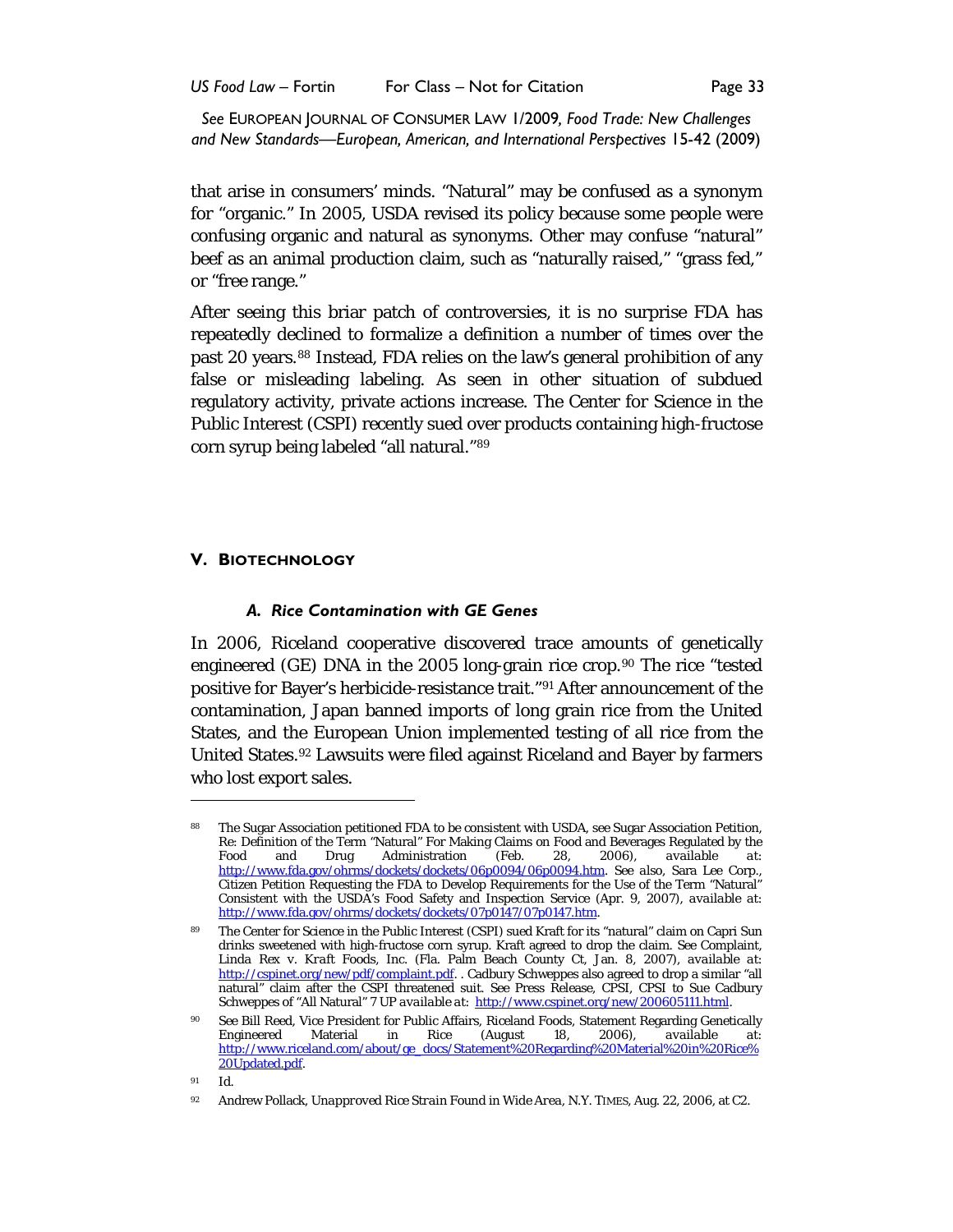There was no known commercial production of the GE rice in the United States so it is puzzling where the contamination arose. The contamination was traced to a GE-gene similar to LLRice601, but the crop was never approved for commercialization.<sup>[93](#page-19-0)</sup> USDA announced that it was unable to identify how the GE rice line entered the commercial rice supply.[94](#page-19-1)

After the event, the Animal and Plant Health Inspection Service (APHIS) of USDA announced that the agency "remains dedicated to fulfilling its role as part of the Federal framework for the regulation of biotechnology. . . . Rare occurrences involving the LLP [low-level presence] of GE material in commercial seed or grain must be considered in light of USDA's long record of success in biotechnology regulation. USDA remains confident that its regulation of biotechnology is effective.["95](#page-19-2) USDA reassurances have not comforted critics or the lessened the controversy.[96](#page-19-3)

#### *I. Court Bans Planting of GE Alfalfa*

In 2004, Monsanto Company and Forage Genetics International petitioned the USDA APHIS for deregulation of a GE variety of glyphosate tolerant alfalfa.<sup>[97](#page-19-4)</sup> During the comment period, many comments to APHIS raised concerns over genetic contamination of both organic and conventional alfalfa, which would cause loss of farm export business.<sup>98</sup> The GE alfalfa allows farmers to use Monsanto's Roundup herbicide without damaging the alfalfa. Concerns were also raised that this GE alfalfa could create super weeds resistant to the herbicide.<sup>[99](#page-19-6)</sup> Nonetheless, APHIS issued a determination of nonregulated status for the GE alfalfa without conducting

<span id="page-19-0"></span><sup>93</sup> USDA, REPORT OF LIBERTYLINK RICE INCIDENTS 1, *available at*: [http://www.aphis.usda.gov/newsroom/content/2007/10/content/printable/RiceReport10-](http://www.aphis.usda.gov/newsroom/content/2007/10/content/printable/RiceReport10-2007.pdf) [2007.pdf.](http://www.aphis.usda.gov/newsroom/content/2007/10/content/printable/RiceReport10-2007.pdf)

<span id="page-19-1"></span><sup>94</sup> Id.

<span id="page-19-2"></span><sup>95</sup> *Id*. at 7.

<span id="page-19-3"></span><sup>96</sup> *See*, Roger McEowen, Two federal courts rule that USDA improperly advanced genetically modified crops, AgDM Whole Farm Legal and Taxes, Significant Opinions from Other Courts (updated May 2007) *available at*: http://www.extension.iastate.edu/agdm/articles/mceowen/McEowOthCourtsFeb07b.html ("Some of the problem is the result of the USDA pushing the introduction of biotech crops too quickly without adequate field testing and regulation.')

<span id="page-19-4"></span><sup>97</sup> APHIS, USDA, Environmental Assessment: Monsanto Co. & Forage Genetics Intl Petition 04-110- Olp for Determination of Non-regulated Status for Roundup Ready Alfalfa Events J101 and J163 (Oct. 2004), *available at* http:// www.aphis.usda.gov/brs/aphisdocs/04\_11OOlp\_pea.pdf; *see also* Monsanto Co. & Forage Genetics International; Availability of Petition & Environmental Assessment for Determination of Nonregulated States for Alfalfa Genetically Engineered for Tolerance to Herbicide Glyphosate, 69 Fed. Reg. 68,300 (Nov. 24, 2004).

<span id="page-19-5"></span><sup>98</sup> Geertson Seed Farms v. Johann, No. C 06-01075 CRB, 2007 W L 518624, \*2 (N.D. Cal. Feb. 13, 2007).

<span id="page-19-6"></span><sup>99</sup> *Id*. Geertson Seed Farms v. Johann, No. C 06-01075 CRB, 2007 W L 518624, \*2 (N.D. Cal. Feb. 13, 2007).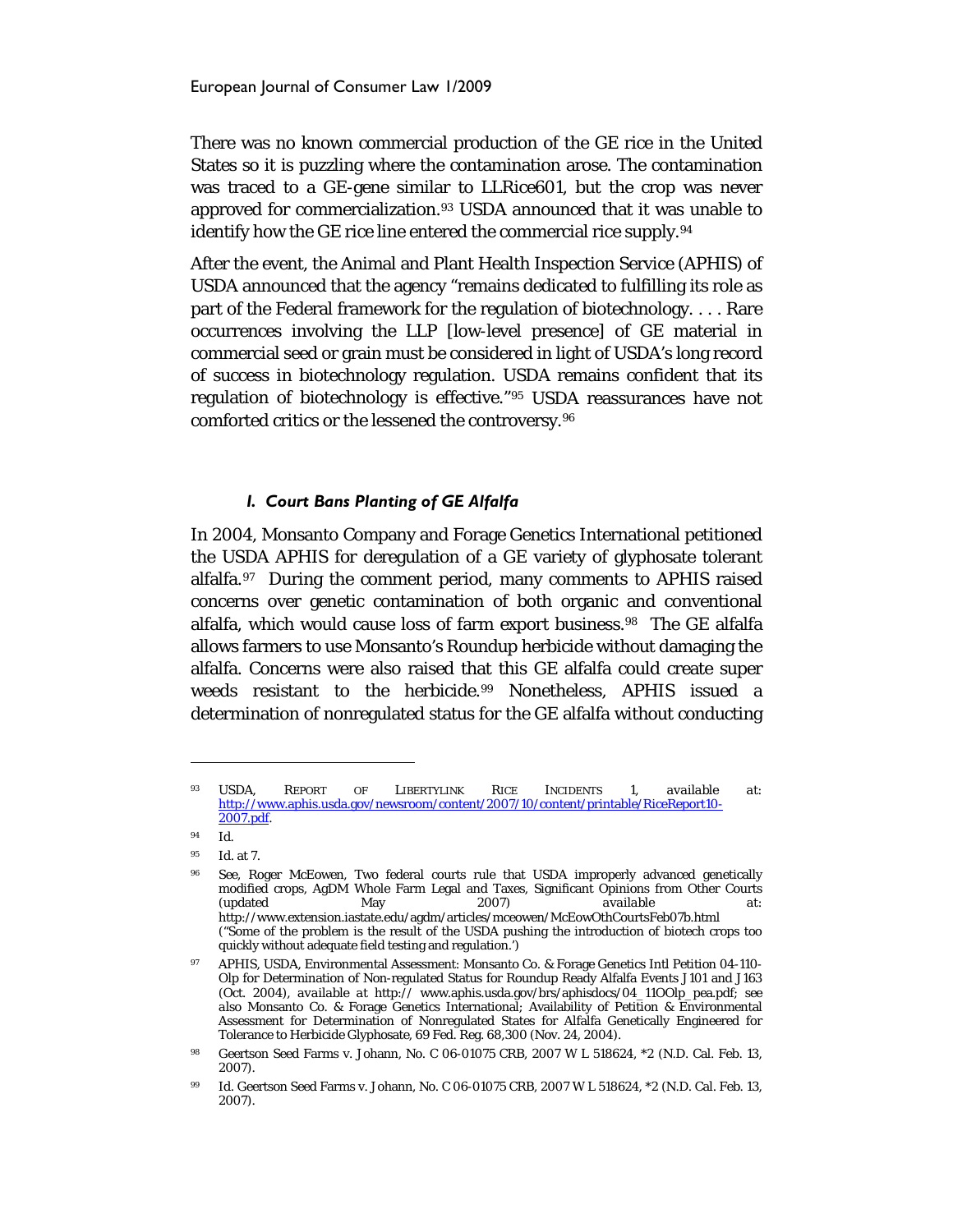an environment impact statement.[100](#page-20-0)

Subsequently, some farmers, the Sierra Club, and various farmer and consumer organizations took APHIS to court with a challenge to the agency's decision. During the case, APHIS acknowledged the potential coexistence concerns with organic and conventional alfalfa, but the agency considered this a stewardship issue for those farmers that wished to keep their alfalfa from comingling with the GE variety.<sup>[101](#page-20-1)</sup>

The court concluded that APHIS was erroneous and inadequate in its analysis.[102](#page-20-2) The court noted that APHIS failed "to analyze the likely extent of gene flow and whether any measures could be effectively implemented to prevent such contamination did not demonstrate the 'hard look' required by NEPA"[103](#page-20-3) (the National Environmental Protection Act). The court also found that APHIS had violated the law by failing to assess the possible environmental impacts before approving the GE alfalfa.[104](#page-20-4)

On March 12, 2007, the court issued a preliminary injunction that temporarily halted the planting of the GE alfalfa in the United States. On May 3, 2007, the court upheld the ban on planting the GE alfalfa and made it permanent until USDA complies with the court's order for a thorough analysis of the environmental impact. [105](#page-20-5) This is the first United States judicial ban of a GE crop in the fourteen years of GE crop production.

<span id="page-20-0"></span><sup>100</sup> Monsanto Co. & Forage Genetics Int'l; Availability Determination of Nonregulated Status, 70 Fed, Reg. 36,917 (June 27, 2005).

<span id="page-20-1"></span><sup>101</sup> APHIS, USDA, Response to Comments to the Finding of No Significant Impact for the Determination of Non-regulated Status for Roundup Ready Alfalfa Events 3101 and J163, at 2, *available at*: http://www.aphis.usda.gov/brs/aphisdocs2/ 04\_11001p\_com.pdf [hereinafter "Comments to Alfalfa FONSI"].

<span id="page-20-2"></span><sup>102</sup> Geertson Farms Inc. v. Johanns, Not Reported in F.Supp.2d, 2007 WL 130298 at \*1,\*5 (N.D.Cal.)

<span id="page-20-3"></span><sup>103</sup> *Id*. at \*1.

<span id="page-20-4"></span><sup>104</sup> *Id.*

<span id="page-20-5"></span><sup>105</sup> *Id*. at \*9.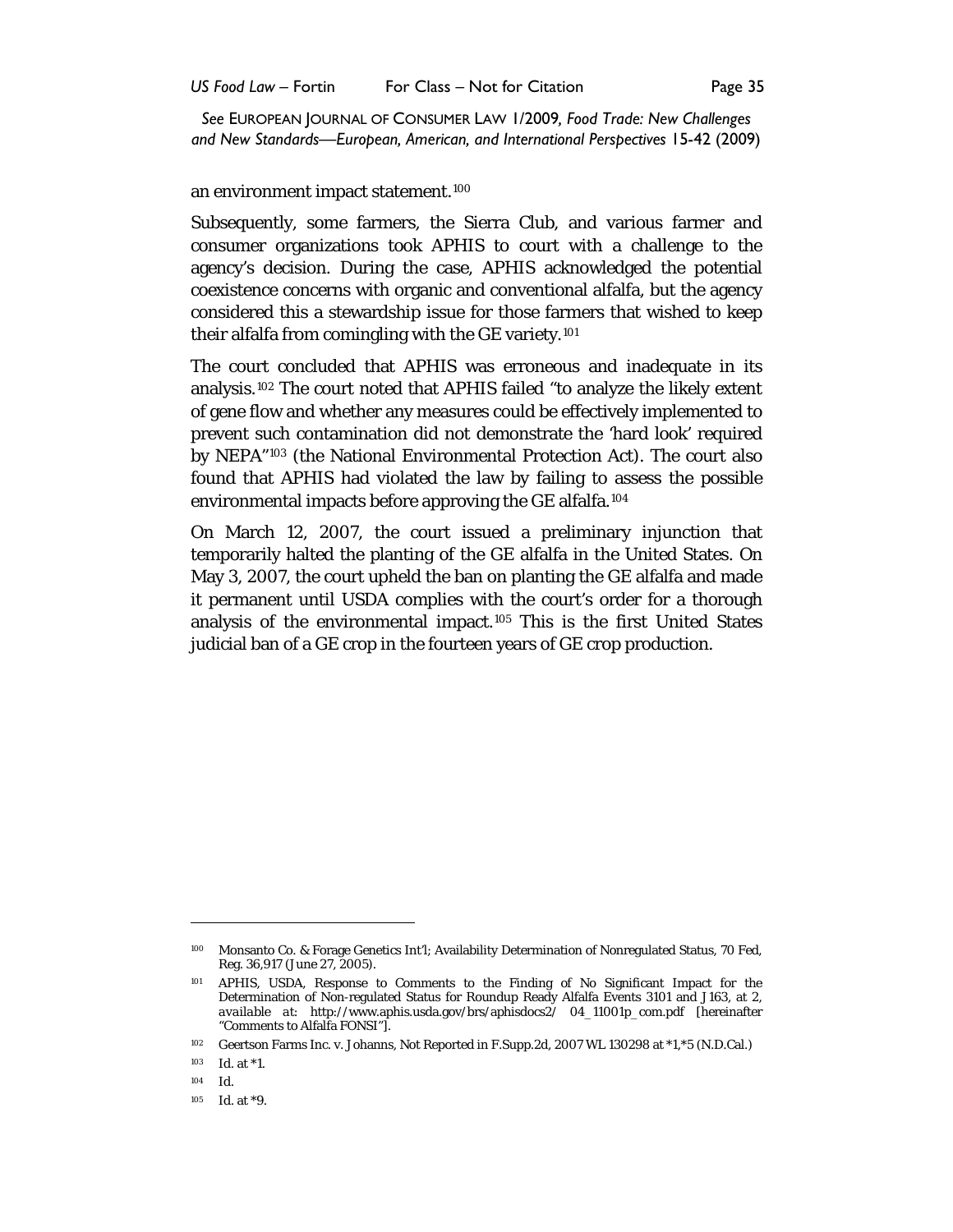## **VI. GROWING SENSE OF FAILURE OF GOVERNMENT TO FOOD SAFETY**

The American food safety system has been called a "train wreck.["106](#page-21-0) The years 2007 and early part 2008 experienced a dramatic increase in the number of beef recalls for *E. coli* O157:H7, going from 181,900 pounds in 2006 up to 40 million pounds in the recent year and a half.<sup>[107](#page-21-1)</sup>

## *A. Melamine in pet food*

In March 2007, wide recalls began for many brands of pet foods that were noted for sickening and killing cats and dogs.[108](#page-21-2) The pet food was found to be tainted with melamine from adulterated wheat gluten imported from China. Later other vegetable proteins imported from China were also found to be contaminated.

The melamine contamination incident shook the confidence of many in the global food supply. Certainly, the inability of FDA to police the safety of food imports was criticized. [109](#page-21-3) Americans consume a continually increasing amount of imported food. Imports in 2006 accounted for about 16 percent of the total vegetable supply and about 44 percent of the total United States fruit supply. The quantity of imported food is escalating while FDA's resources to inspect them are not keeping up.[110](#page-21-4)

#### *B. Increasing Foodborne Disease Outbreaks from Produce*

Confidence in the United States food safety system had already been rocked by a series of foodborne illness outbreaks have been associated with fresh produce. In 1996, more than 1,465 cases of *Cyclospora* foodborne illness were reported associated with raspberries.<sup>111</sup> In 1997, more than 200

<span id="page-21-0"></span><sup>106</sup> William Marler, *American Food Safety System a "Train Wreck*" (Aug. 6, 2008) [http://www.marlerblog.com/2008/08/articles/lawyer-oped/american-food-safety-system-a](http://www.marlerblog.com/2008/08/articles/lawyer-oped/american-food-safety-system-a-train-wreck/)[train-wreck/](http://www.marlerblog.com/2008/08/articles/lawyer-oped/american-food-safety-system-a-train-wreck/) (last visited Oct. 20, 2008).

<span id="page-21-1"></span><sup>107</sup> Id.

<span id="page-21-2"></span><sup>108</sup> FDA, Pet Food Recall (Melamine)/Tainted Animal Feed (update: Feb. 6, 2008) [http://www.fda.gov/oc/opacom/hottopics/petfood.html.](http://www.fda.gov/oc/opacom/hottopics/petfood.html) 

<span id="page-21-3"></span><sup>109</sup> *See, e.g.*, GAO, FOOD SAFETY: WEAK AND INCONSISTENTLY APPLIED CONTROLS ALLOW UNSAFE IMPORTED FOOD TO ENTER U.S. COMMERCE, Statement of Lawrence J. Dyckman, Director, Food and Agriculture Issues, Resources, Community, and Economic Development Division, Testimony Before the Permanent Subcommittee on Investigations, Committee on Governmental Affairs, U.S. Senate, GAO/T-RCED-98-271 (Sept. 10, 1998); *and The Dangers of Imported food*, 7 THE WEEK 315 at 15 (2007).

<span id="page-21-4"></span><sup>&</sup>lt;sup>110</sup> FDA, FDA Science and Mission at Risk: Report of the Subcommittee on Science and Technology<br>(2007) *available at:* http://www.fda.gov/ohrms/dockets/ac/07/briefing/2007-(2007) *available at*: [http://www.fda.gov/ohrms/dockets/ac/07/briefing/2007-](http://www.fda.gov/ohrms/dockets/ac/07/briefing/2007-4329b_02_01_FDA%20Report%20on%20science%20and%20Technology.pdf) [4329b\\_02\\_01\\_FDA%20Report%20on%20science%20and%20Technology.pdf](http://www.fda.gov/ohrms/dockets/ac/07/briefing/2007-4329b_02_01_FDA%20Report%20on%20science%20and%20Technology.pdf) (last visited Jan. 31, 2008).

<span id="page-21-5"></span><sup>111</sup> Linda Calvin et al., *Response to a Food Safety Problem in Produce: A Case Study of a Cyclosporiasis Outbreak*, *in* GLOBAL FOOD TRADE AND CONSUMER DEMAND FOR QUALITY (Barry Krissoff, Mary Bohman, & Julie Caswell, eds., 2002).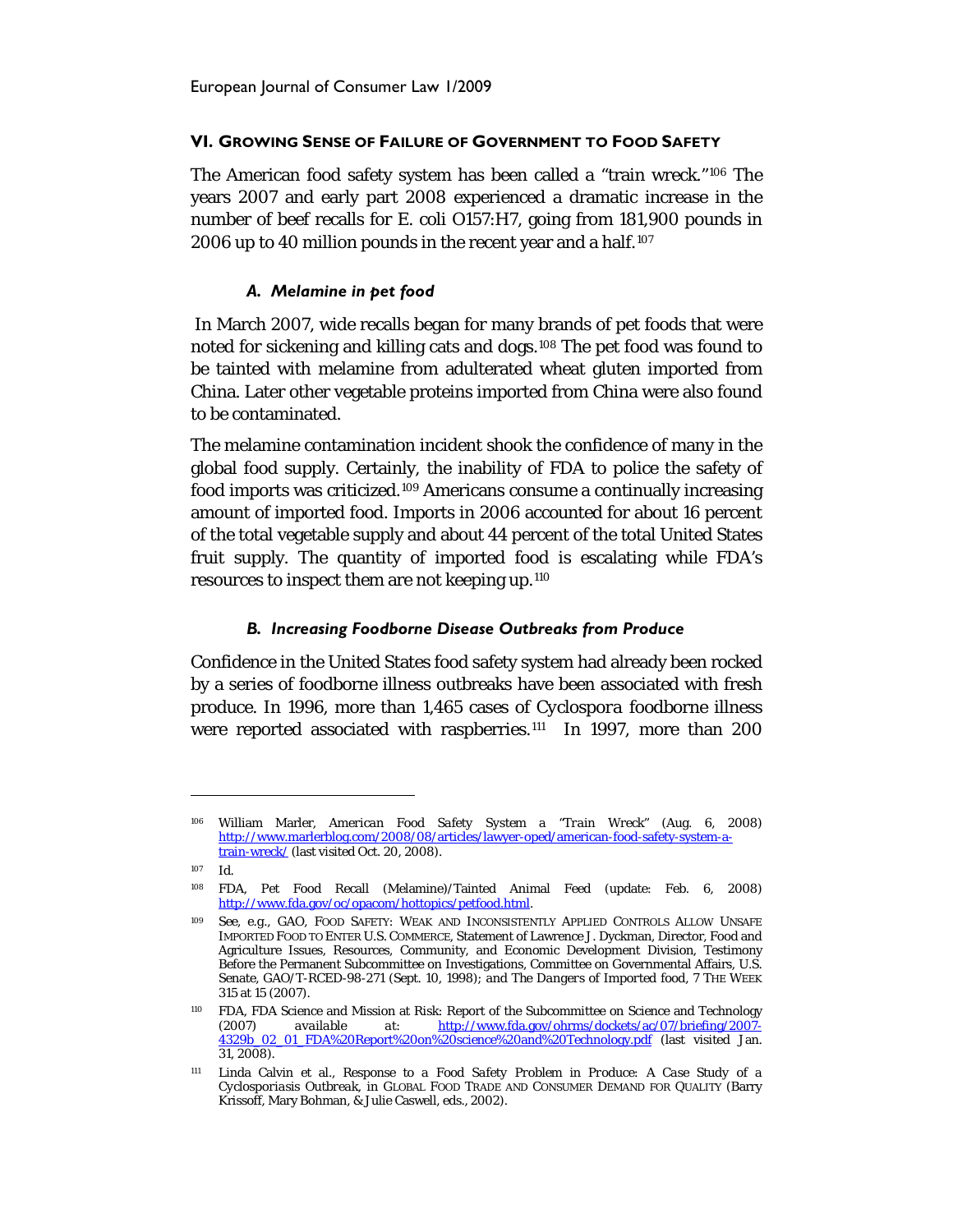schoolchildren and teachers contracted hepatitis A from strawberries.<sup>112</sup> In 2000, forty-seven people became ill with *Salmonella poona* from cantaloupe, and in 2002, fifty-eight became ill.<sup>[113](#page-22-1)</sup> In 2003, 555 people fell ill and three people died from Hepatitis A associated with green onions.<sup>[114](#page-22-2)</sup>

In the fall of 2006, an *E. coli* O157:H7 outbreak from contaminated Baby Spinach and resulted in 205 confirmed illnesses and three deaths.[115](#page-22-3) The combined investigational efforts by the California Food Emergency Response Team (CalFERT), a team of experts from FDA's district office in San Francisco and California's Department of Health Services (CDHS), with assistance by experts from the Centers for Disease Control and Prevention (CDC) and Animal and Plant Health Inspection Service (APHIS) of USDA were able to identify the "environmental risk factors and the areas that were most likely involved in the outbreak, but they were unable to definitely determine how the contamination originated."[116](#page-22-4)

In the spring of 2008, FDA warned consumers not to eat certain types of raw tomatoes due to what appeared to be a link to salmonellosis from *Salmonella* serotype Saintpaul, an uncommon type of *Salmonella*.[117](#page-22-5) By August 25, 2008, a total of 1,442 people in 44 states had been reported infected with the outbreak strain, at least 286 were hospitalized, and two died.[118](#page-22-6) Near the end of its investigation, FDA switched its attention from tomatoes to jalapeño and Serrano peppers, but the mystery was never solved after a two month investigation.<sup>119</sup>

<span id="page-22-4"></span><sup>116</sup> Id.

<span id="page-22-0"></span><sup>112</sup> Yvan Hutin et al., *A Multistate, Foodborne Outbreak of Hepatitis A*, 340 NEW ENGLAND J. OF MED.595-602 (1999) (cases were reported in other states as well).

<span id="page-22-1"></span><sup>113</sup> J. Anderson et al., Multistate Outbreaks of Salmonella Serotype Poona Infections Associated with Eating Cantaloupe from Mexico—United States and Canada, 2000-2002, 51(46) MORBIDITY AND MORTALITY WEEKLY REP. 1044-1047 (Nov. 22, 2002).

<span id="page-22-2"></span><sup>114</sup> Centers for Disease Control (CDC), *Hepatitis A Outbreak Associated With Green Onions at a Restaurant — Monaca, Pennsylvania,* MORBIDITY MORTALITY WEEKLY REP., at 1155-57 (Nov. 28, 2003).

<span id="page-22-3"></span><sup>115</sup> Press Release, FDA, FDA Finalizes Report on 2006 Spinach Outbreak (Mar. 23, 2007), *available at*: http://www.fda.gov/bbs/topics/NEWS/2007/NEW01593.html.

<span id="page-22-5"></span><sup>117</sup> Press Release, FDA, FDA Warns Consumers in New Mexico and Texas Not to Eat Certain Types of Raw Red Tomatoes (June 3, 2008) http://www.fda.gov/bbs/topics/NEWS/2008/NEW01843.html.

<span id="page-22-6"></span><sup>118</sup> CDC, 57 (34) MORBIDITY AND MORTALITY WEEKLY REPORT 929, 930 (Aug. 29, 2008) *available at*: [http://www.cdc.gov/mmwr/PDF/wk/mm5734.pdf.](http://www.cdc.gov/mmwr/PDF/wk/mm5734.pdf)

<span id="page-22-7"></span><sup>119</sup> FDA, Salmonella Saintpaul Outbreak (updated: Aug. 28, 2008) [http://www.fda.gov/oc/opacom/hottopics/tomatoes.html.](http://www.fda.gov/oc/opacom/hottopics/tomatoes.html)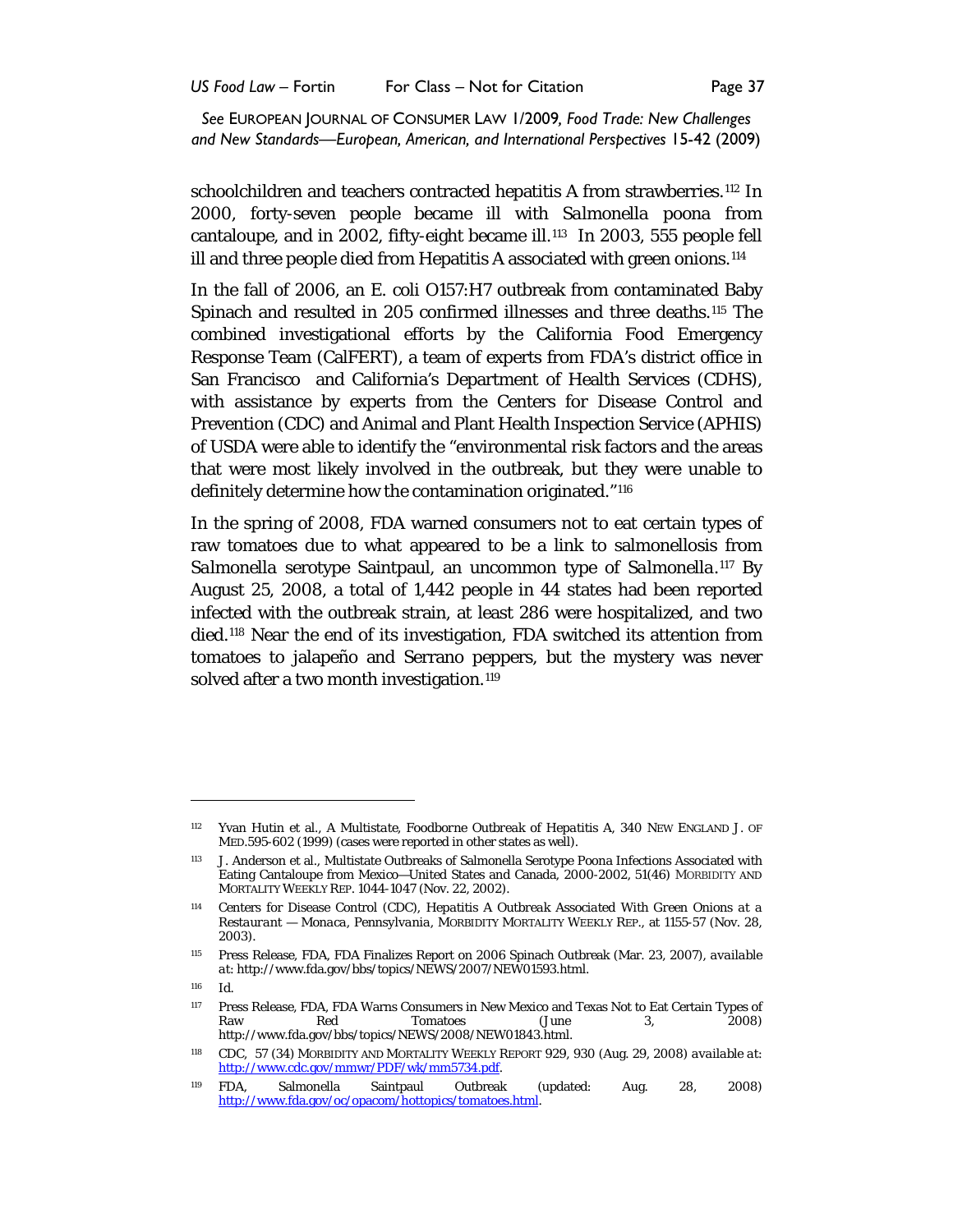$\overline{a}$ 

The handling of the outbreak raised ire from many sides.<sup>[120](#page-23-0)</sup> It has been known for years that raw produce is a growing foodborne illness concern and produce-associated outbreaks have caused an increase proportion of all outbreaks since the 1970s.[121](#page-23-1)

Part of FDA response was to hold public hearings to gather information regarding production and processing of fresh produce. The agency also issued a revised, *Guide to Minimize Microbial Food Safety Hazards of Fresh-cut Fruits and Vegetables.*[122](#page-23-2) As guidance, however, the document contains non-binding recommendations.<sup>[123](#page-23-3)</sup> The agency has been criticized for failing to write enforceable regulations even though it has done so for other food risks and food handling (FDA's good manufacturing practice regulations exempt raw produce), and some in the industry have asked the agency to do so.[124](#page-23-4)

A recent Government Accountability Office (GAO) report criticized FDA's handling of fresh produce safety over the past decade.<sup>[125](#page-23-5)</sup> The significant concerns mentioned by GAO are that: (1) FDA faced resource constraints that caused the agency to delay key fresh produce initiatives, for instance, issuing guidance for fresh-cut produce operations was delayed six years. Lack of resources also put FDA in a reactive mode and forced it to cannibalize programs to funds others. (2) FDA faced gaps in scientific knowledge and the agency's science base eroded to the point where it cannot conduct or fund the research needed to devise appropriate

<span id="page-23-0"></span><sup>120</sup> *E.g.*, Jane Zhang, Julie Jargon & A.J. Miranda, *Tomato Industry Stews Amid Salmonella Outbreak: Lack of Identified Source Stirs Anger*, San Diego Union-Tribune (July 2, 2008); Press Release, CSPI, FDA Inaction to Blame for Salmonella Outbreak (June 10, 2008) ("Since 1990, more than 3,000 Americans have gotten sick from tomatoes contaminated in 24 known outbreaks . . . The Food and Drug Administration deserves any rotten tomatoes thrown its way in the wake of this latest outbreak.") [http://www.cspinet.org/new/200806101.html.](http://www.cspinet.org/new/200806101.html)

<span id="page-23-1"></span><sup>121</sup> S. Sivapalasingam, CR Friedman, L. Cohen, & RV Tauxe, Fresh Produce: a Growing Cause of Outbreaks of Foodborne Illness in the United States, 1973 through 1997, 67(10) J. Food Prot. 2342-53 (Oct. 2004).

<span id="page-23-2"></span><sup>122</sup> Draft Final Guidance for Industry: Guide to Minimize Food Safety Hazards for Fresh-Cut Fruits and Vegetables; Availability; Agency Information Collection Activities; Submission for Office of Management and Budget Review; Comment Request, 72 Fed. Reg. 11,364 (Mar. 13, 2007) *also available at*[: http://www.cfsan.fda.gov/~dms/prodgui4.html.](http://www.cfsan.fda.gov/~dms/prodgui4.html)

<span id="page-23-3"></span><sup>&</sup>lt;sup>123</sup> *Id.* (From the Guidance Introduction, "FDA's guidance documents, including this guidance, do not establish legally enforceable responsibilities. Instead, guidances describe the Agency's current thinking on a topic and should be viewed only as recommendations, unless specific regulatory or statutory requirements are cited.")

<span id="page-23-4"></span><sup>124</sup> GAO, FOOD SAFETY: IMPROVEMENTS NEEDED IN FDA OVERSIGHT OF FRESH PRODUCE 24, GAO-08- 1047 (Sept. 2008) *available at*: [http://www.gao.gov/new.items/d081047.pdf.](http://www.gao.gov/new.items/d081047.pdf)

<span id="page-23-5"></span><sup>125</sup> GAO, FOOD SAFETY: IMPROVEMENTS NEEDED IN FDA OVERSIGHT OF FRESH PRODUCE, GAO-08-1047 (Sept. 2008), *available at*[: http://www.gao.gov/new.items/d081047.pdf.](http://www.gao.gov/new.items/d081047.pdf)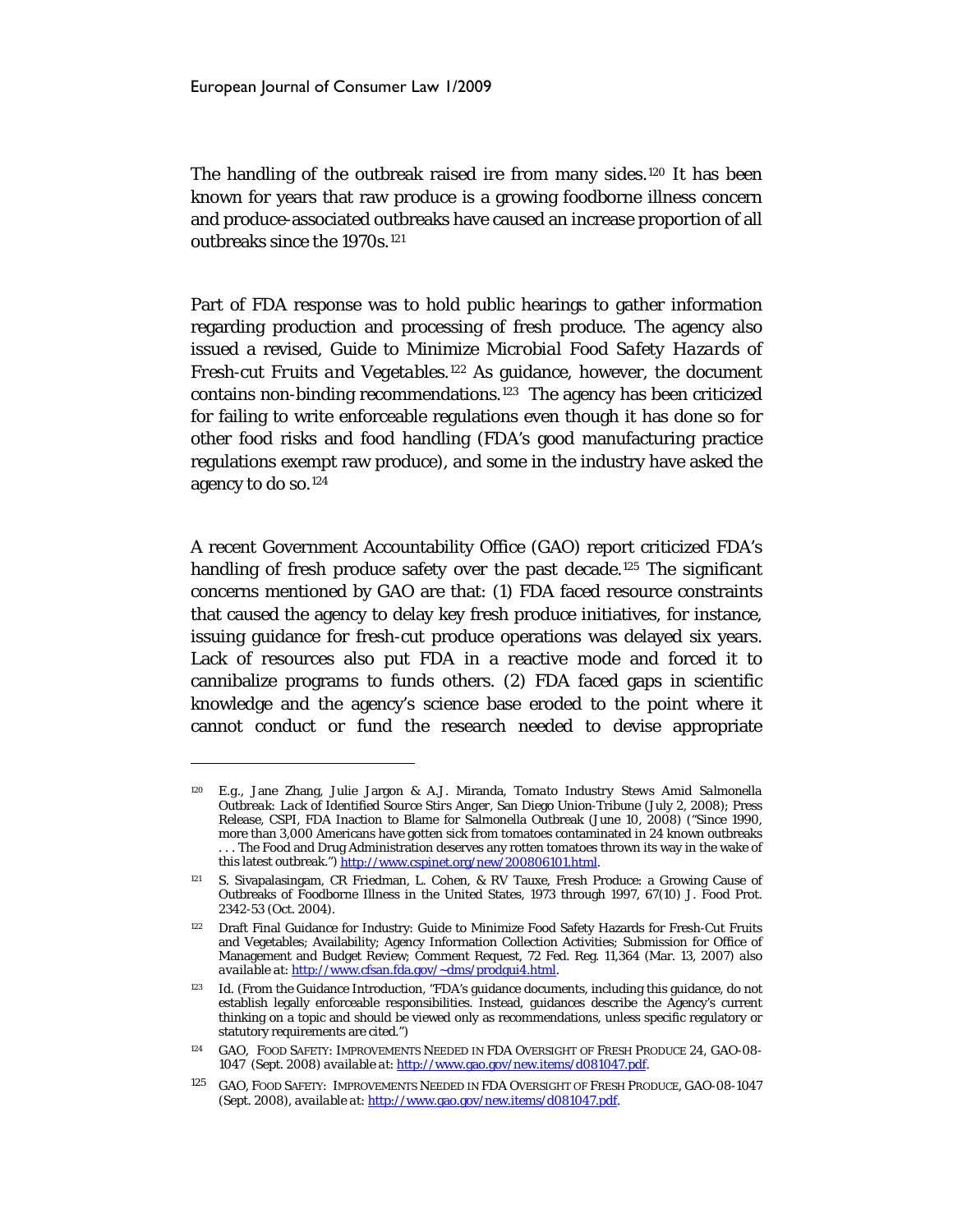solutions. (3) FDA has not issued regulations requiring firms to take necessary actions to prevent contamination (even with some industry support for such regulations). (4) FDA relied on voluntary compliance and corrective action when problems were observed. (5) FDA need for additional statutory authorities, such as explicit statutory authority to adopt preventative controls for high-risk fresh produce and to enhance access to firm records during food-related emergencies.

#### *C. Creekstone Farms v. USDA*

Creekstone Farms wanted to test its beef for bovine spongiform encephalopathy (BSE), but USDA denied the company the test kits. USDA was concerned that Creekstone's use of the test kits would be inappropriate because the kits were not designed to test cattle at a young age. However, Creekstone wanted to test its cattle so the company could export the meat to Japan and Korea. Creekstone was attempting to demonstrate to buyers for foreign countries that Creekstone beef was as tested as beef produced in those foreign countries.

In a split decision, the U.S. Court of Appeals in *Creekstone Farms Premium*  Beef v. USDA,<sup>[126](#page-24-0)</sup> upheld the agency authority to deny bovine spongiform encephalopathy (BSE) test kits to Creekstone Farms. The majority found that the Virus-Serum-Toxin Act (VSTA or the Act) authorizes USDA to prohibit use of a test kit for bovine spongiform encephalopathy (BSE).

The Act authorizes USDA to enact regulations "as may be necessary to prevent the preparation, sale, barter, exchange, or shipment as aforesaid of any worthless, contaminated, dangerous, or harmful virus, serum, toxin, or analogous product for use in the treatment of domestic animals, or otherwise to carry out this chapter." [127](#page-24-1) The court accepted USDA's interpretation of "analogous products" to include test kits that are used in the diagnosis of disease. Diagnosis of disease is integral to the treatment of disease, so this is not too far of a stretch to include diagnosis as part of treatment. But Creekstone Farms never intended to use the test for the treatment of disease. Creekstone would have tested only already dead animals. Further, BSE is invariably fatal and untreatable. USDA's argument that Creekstone's testing would be a form of treatment stretches plausibility. Nonetheless, a diagnostic test that helps control of the spread

<span id="page-24-0"></span><sup>126</sup> Creekstone Farms Premium Beef, L.L.C., v. USDA, 539 F.3d 492 (D.C.Cir. Aug. 29, 2008) *available at*: [http://pacer.cadc.uscourts.gov/common/opinions/200808/07-5173-1135720.pdf.](http://pacer.cadc.uscourts.gov/common/opinions/200808/07-5173-1135720.pdf) 

<span id="page-24-1"></span><sup>127 21</sup> U.S.C. § 154.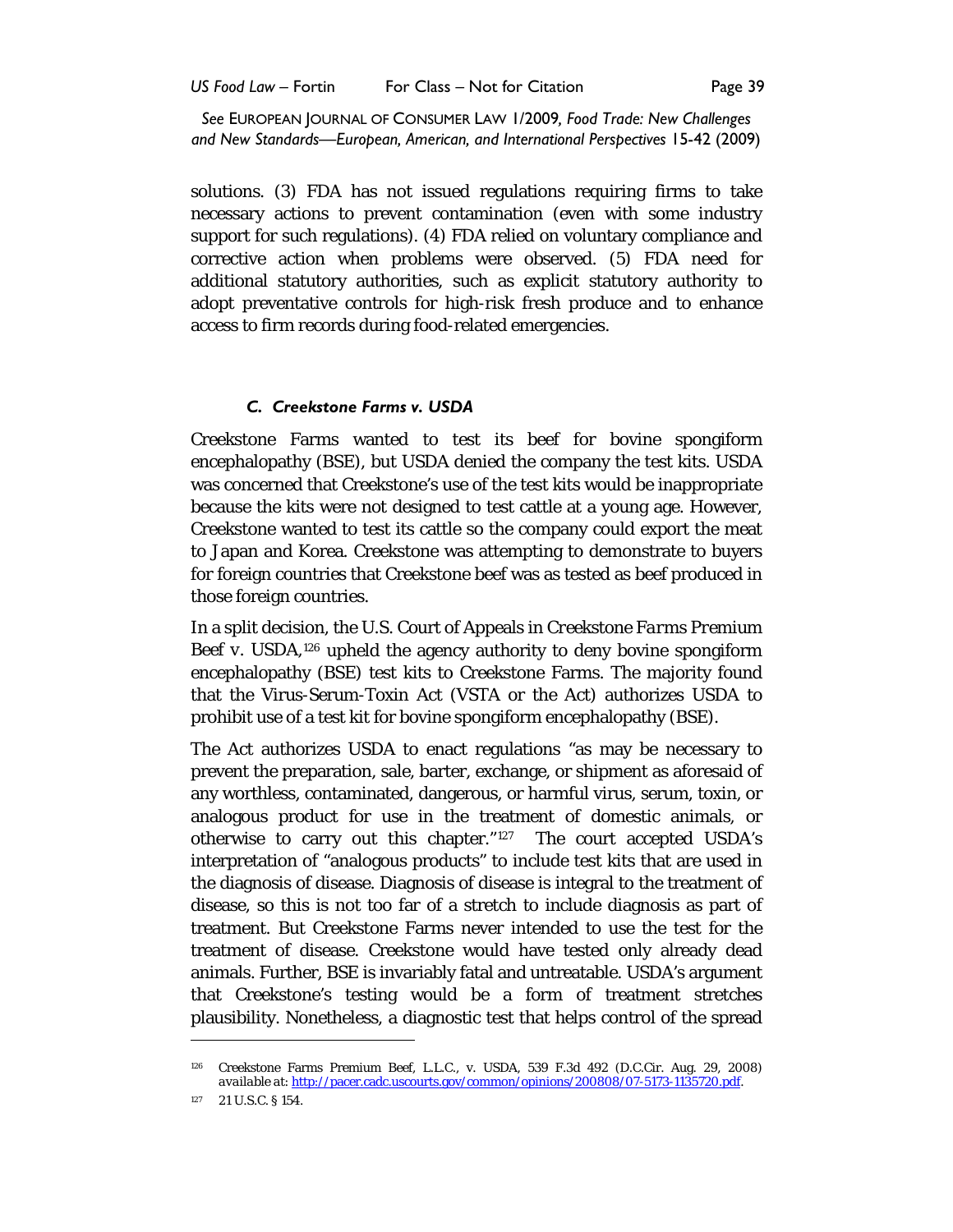of a disease might be squeezed into "treatment."

But the stretching must continue because VSTA applies to products that are used in treatment of domestic animals *and* are a "worthless, contaminated, dangerous, or harmful virus, serum, toxin, or analogous product." The agency appears to lacks authority to restrict useful, non-contaminated, non-dangerous, non-harmful products. USDA finds this BSE test kit worthwhile enough to use in its own testing, so it is not clear how this BSE test kit is worthless, contaminated, dangerous, or harmful.

USDA argues, not that the test kits are worthless, but only Creekstone's proposed *use* is worthless. Given the young age of most cattle at slaughter and the long incubation period for BSE, USDA argues the test would produce meaningless results. This authority to regulate the use of otherwise acceptable test needs to be pulled from VSTA general empowerment of USDA to enact regulations to, "otherwise carry out" the Act. What if Creekstone wanted to use home pregnancy test kits on its cattle? Would USDA have the authority to ban this use?

In his dissent, Judge Sentelle remained unpersuaded that VSTA grants this "use" authority. Sentelle found USDA "exceeded the bounds of reasonableness" in aggregating power to itself. Sentelle explained, "congressional provision of an expressed authority mandate to accomplish statutory goals does not create for the agency 'a roving commission' to achieve those or 'any other laudable goal,' by means beyond the authority granted in the statute.["128](#page-25-0) [Citations omitted.]

This matter has not ended. One count remains to be decided by the district court. Creekstone argues that USDA's refusal to allow Creekstone to purchase BSE test kits to test its own cattle is arbitrary and capricious. [129](#page-25-1) USDA offered two reasons for the denial. The agency asserts that this use would not be scientifically sound, and USDA has a mandate to "maintain domestic international confidence in U.S. cattle and beef products."[130](#page-25-2)

However, Creekstone did not want to test to ensure the safety of its beef but, rather, to allow the company export its meat to Japan and Korea. From Judge Sentelle's dissent, "It seems that the Department's fear is that Creekstone's use of the test kits would enable it to provide buyers with a false assurance that the cattle from which its beef is obtained are free of Bovine Spongiform Encephalopathy. However, as I read the record, all Creekstone hopes to do is assure foreign buyers that the beef is as welltested as would be the case with beef produced in the home countries of

<span id="page-25-0"></span><sup>128</sup> *Supra* note 1.

<span id="page-25-1"></span><sup>129</sup> Creekstone Farms Premium Beef, L.L.C. v. USDA, et al., 517 F.Supp.2d 8 (Mar. 29, 2007) n.5.

<span id="page-25-2"></span><sup>130</sup> *Id.* at 12-13.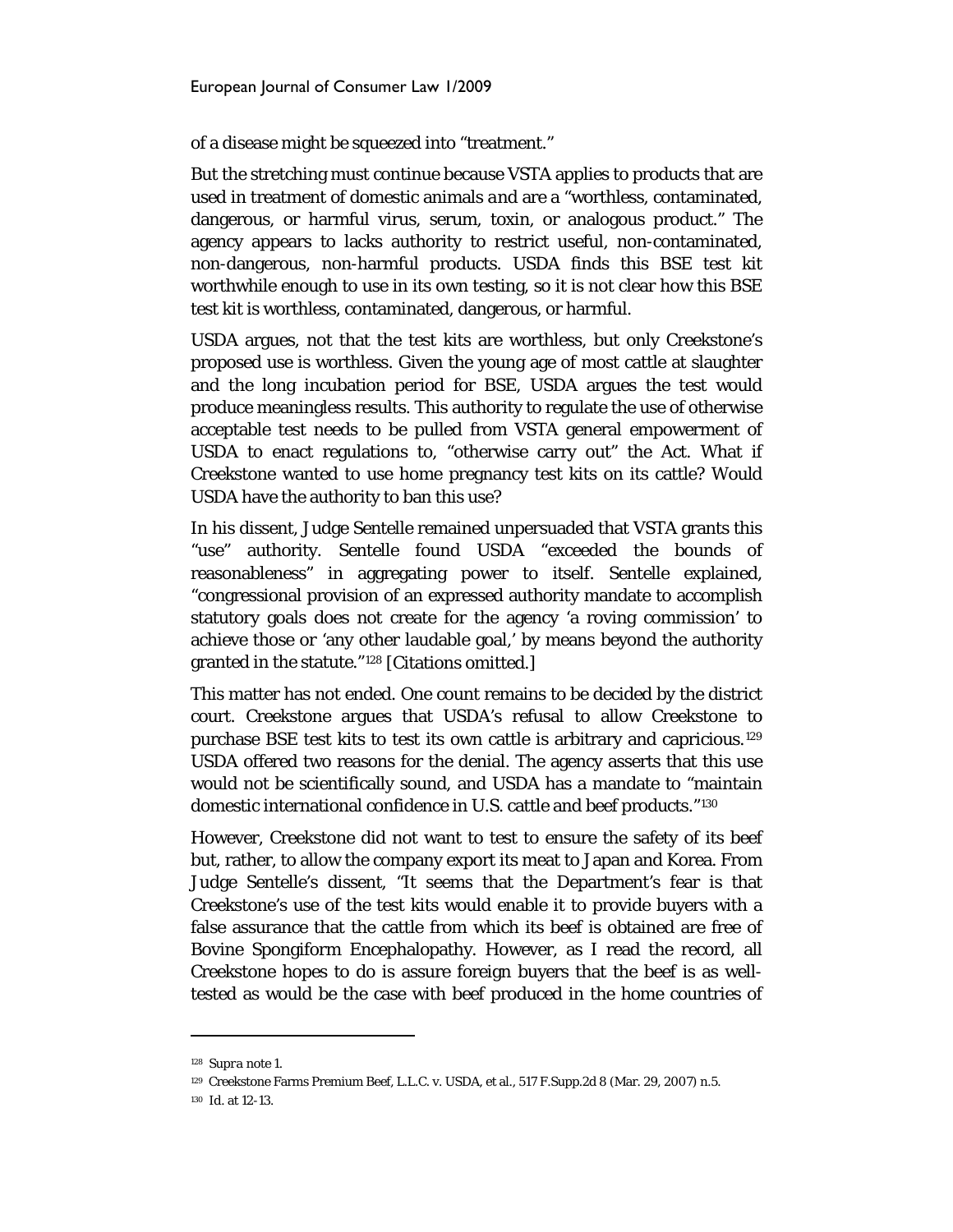US Food Law – Fortin For Class – Not for Citation **Formulation** Page 41

*See* EUROPEAN JOURNAL OF CONSUMER LAW 1/2009*, Food Trade: New Challenges and New Standards—European, American, and International Perspectives* 15-42 (2009)

those buyers."[131](#page-26-0) The purpose of VSTA is not to prevent false claims, and USDA has other authorities to prevent false claims, as does the Federal Trade Commission.

Granted, USDA has a mandate to maintain domestic international confidence in U.S. cattle and beef products. How USDA finds these reasons within its authority under VSTA is unclear. It is also unclear how a ban on testing will reassure consumers. Particularly to those how lack the subtle details of BSE pathogenesis and the test kit capabilities, the ban on the test kits may look like stonewalling to prevent embarrassing exposure of food safety concerns. It will be interesting to see whether USDA reasons can survive the arbitrary and capricious test on the district court's review.

## **VII. CONCLUSION**

The growing sense of failure of the United States food regulatory system, more changes are likely. Diet and health likely will remain an area of keen interest for the public and food manufacturers. At the same time, obesity presents a growing public health dilemma. After a series of high profile foodborne disease outbreaks, the American public is feeling vulnerable with both domestic and imported food. The federal agencies have been found lacking in their ability to handle basic matters such as the honesty of food labels and the safety of fresh produce.

This fundamental deficiency is more disturbing in light of the more complicated matters facing the agencies, such as nanotechnology and biotechnology. In particular, confidence in the ability of the government to safeguard the food supply regarding genetically engineered foods has been shaken by recent agency actions, such as the approval of commercialization of a variety of GE alfalfa without the oversight and scrutiny required by law.

Systemic problems are behind many of these concerns. With FDA, chronic funding constraints have forced the agency into a reactive mode and forced it to cannibalize programs to funds others. More than ever, the agencies must close their gaps in scientific knowledge. An eroded science base leads to poor decisions or lack of ability to devise appropriate solutions. Resource limits may also explain part of FDA's failure to issue regulations (even with industry support for some regulations), and the agency's reliance on voluntary compliance. Additional statutory authorities may be needed as well. However, without the needed human and scientific resources, it is not clear how the agencies would be able to write effective regulations or

<span id="page-26-0"></span><sup>131</sup> *Supra* note 1.